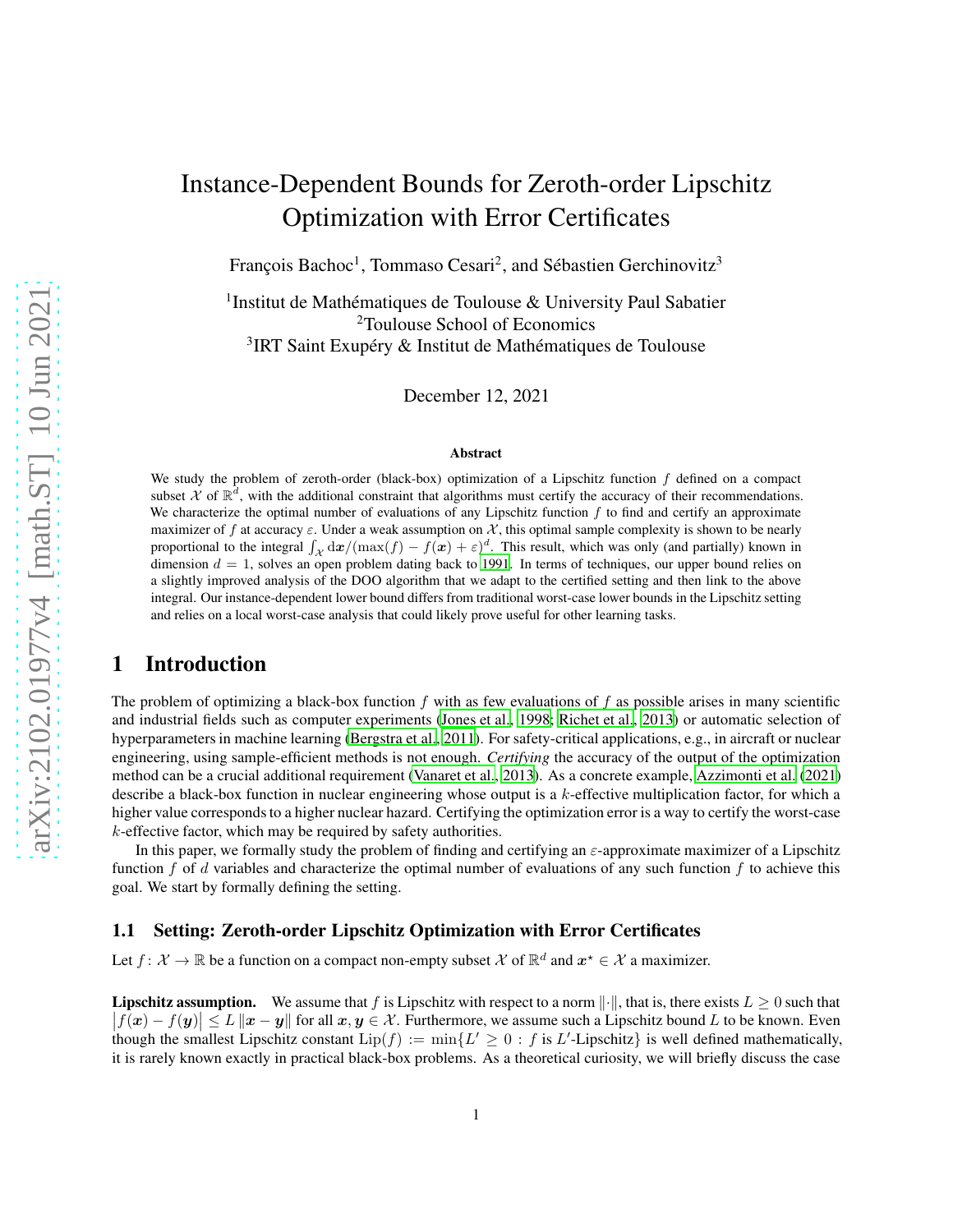$L = \text{Lip}(f)$  (i.e., when the best Lipschitz constant of the unknown black-box function f is known exactly) in Section [4,](#page-7-0) but for most of our results, we will make the following more realistic assumption.

**Assumption 1.** For some known Lipschitz constant L, the function  $f: \mathcal{X} \to \mathbb{R}$  belongs to

<span id="page-1-0"></span>
$$
\mathcal{F}_L := \{ g \colon \mathcal{X} \to \mathbb{R} \mid g \text{ is Lipschitz and } \text{Lip}(g) < L \} \,. \tag{1}
$$

The Lipschitzness of f implies the weaker property that  $f(x^*) - f(x) \leq L \|x^* - x\|$  for all  $x \in \mathcal{X}$ , sometimes referred to as *Lipschitzness around a maximizer*  $x^* \in \mathcal{X}$ . Although this is not the focus of our work, we will mention when our results hold under this weaker assumption.

Online learning protocol. We study the case in which f is black-box, i.e., except for the *a priori* knowledge of L, we can only access f by sequentially querying its values at a sequence  $x_1, x_2, \ldots \in \mathcal{X}$  of points of our choice. At every round  $n \geq 1$ , the query point  $x_n$  can be chosen as a deterministic function of the values  $f(x_1), \ldots, f(x_{n-1})$ observed so far. At the end of round n, using all the values  $f(x_1), \ldots, f(x_n)$ , the learner outputs two quantities:

- a recommendation  $x_n^* \in \mathcal{X}$ , with the goal of minimizing the *optimization error* (a.k.a. *simple regret*): max $(f)$   $f(\boldsymbol{x}_n^{\star});$
- an *error certificate*  $\xi_n \geq 0$ , with the constraint to correctly upper bound the optimization error for any L-Lipschitz function  $f: \mathcal{X} \to \mathbb{R}$ , i.e., so that  $\max(f) - f(\boldsymbol{x}_n^{\star}) \leq \xi_n$ .

We call *certified algorithm* any algorithm for choosing such a sequence  $(x_n, x_n^*, \xi_n)_{n \geq 1}$ .

Our goal is to quantify the smallest number of evaluations of  $f$  that certified algorithms need in order to find and certify an approximate maximizer of f at accuracy  $\varepsilon$ . This objective motivates the following definition. For any accuracy  $\varepsilon > 0$ , we define the *sample complexity* of a certified algorithm A for an L-Lipschitz function f as

<span id="page-1-3"></span>
$$
\sigma(A, f, \varepsilon) := \inf \{ n \ge 1 : \xi_n \le \varepsilon \} \in \{ 1, 2, \ldots \} \cup \{ +\infty \}.
$$
 (2)

This corresponds to the first time when we can stop the algorithm while being sure to have an  $\varepsilon$ -optimal recommendation  $x_n^*$ .

### 1.2 Main Contributions and Outline of the Paper

The main result of this paper is a tight characterization (up to a log factor) of the optimal sample complexity of certified algorithms in any dimension  $d \geq 1$ , solving a three-decade old open problem raised by [Hansen et](#page-10-0) al. [\(1991\)](#page-10-0). More precisely, we prove the following instance-dependent upper and lower bounds, which we later state formally in Theorem [3](#page-9-2) of Section [4](#page-7-0) (see also discussions therein, as well as Propositions [2](#page-8-1) and 3 for the limit case  $L = \text{Lip}(f)$ ).

Theorem (Informal statement). *Under a mild geometric assumption on* X*, there exists a computationally tractable algorithm A (e.g., c.DOO, Algorithm [1\)](#page-5-0)* such that, for some constant  $C > 0$ , any Lipschitz function  $f \in \mathcal{F}_L$  (see [\(1\)](#page-1-0)) *and any accuracy* ε*,*

<span id="page-1-1"></span>
$$
\sigma(A, f, \varepsilon) \le C \int_{\mathcal{X}} \frac{\mathrm{d}x}{\left(f(x^*) - f(x) + \varepsilon\right)^d},\tag{3}
$$

*while any certified algorithm A' must satisfy, for all*  $f \in \mathcal{F}_L$  *and*  $c \approx (1 - \text{Lip}(f)/L)^d/\log(1/\varepsilon)$ *,* 

<span id="page-1-2"></span>
$$
c \int_{\mathcal{X}} \frac{\mathrm{d} \mathbf{x}}{\left(f(\mathbf{x}^{\star}) - f(\mathbf{x}) + \varepsilon\right)^{d}} \leq \sigma(A', f, \varepsilon) . \tag{4}
$$

In particular, this result extends to any dimension  $d\geq 1$  the upper bound proportional to  $\int_0^1\, \mathrm{d} x/(f(x^\star)-f(x)+\varepsilon)$ that [Hansen et al. \(1991\)](#page-10-0) derived in dimension  $d = 1$  using arguments specific to the geometry of the real line.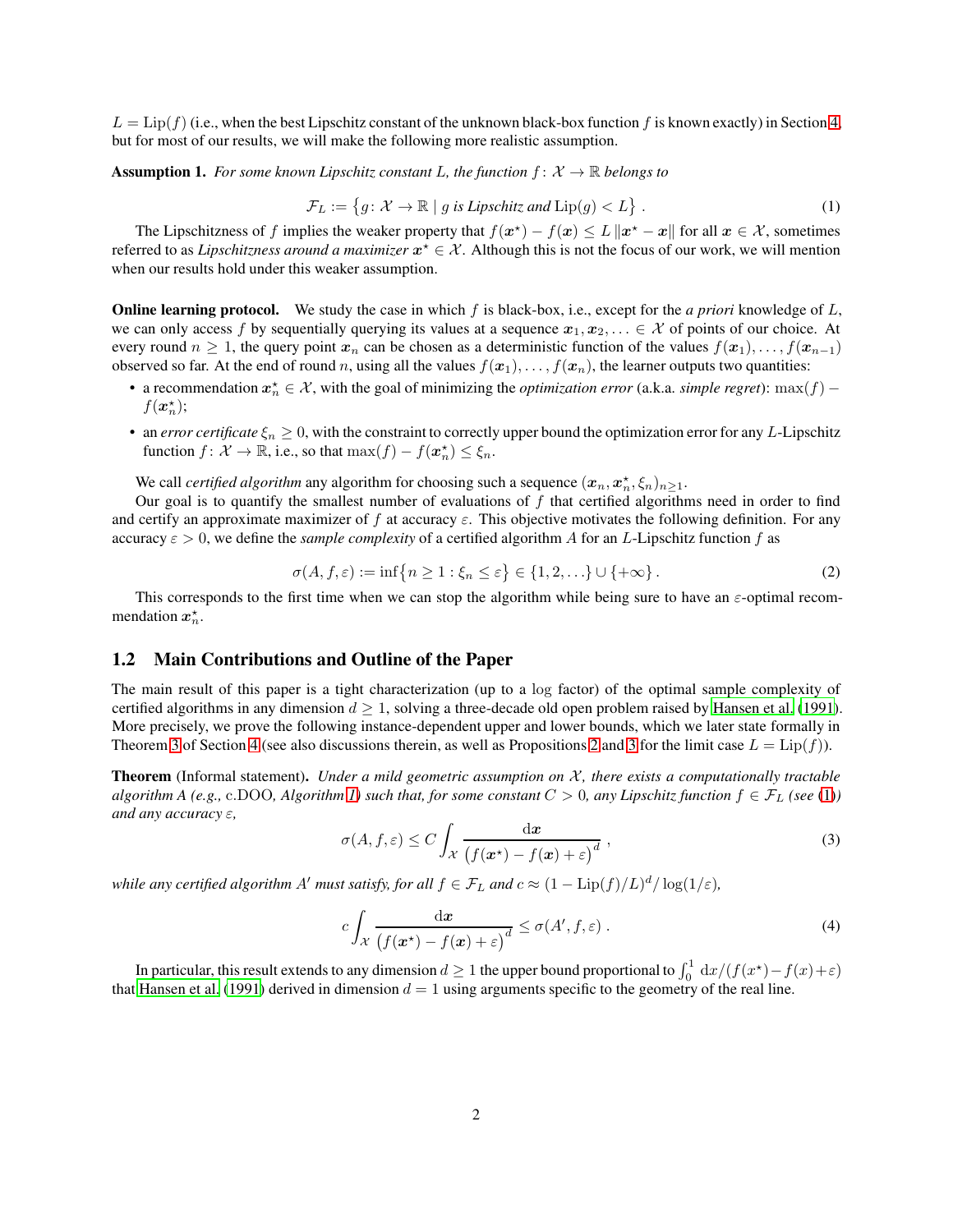Detailed contributions and outline of the paper. We make the following contributions.

- As a warmup, we show in Section [2](#page-4-0) how to add error certificates to the DOO algorithm (well-known in the more classical zeroth-order Lipschitz optimization setting *without* error certificates, see [Perevozchikov 1990;](#page-10-4) [Munos](#page-10-5) [2011\)](#page-10-5). We then upper bound its sample complexity by the quantity  $S_{\rm C}(f,\varepsilon)$  defined in [\(5\)](#page-2-0) below. This bound matches a recent bound derived by [Bouttier et al. \(2020](#page-9-3)) for a computationally much more expensive algorithm. In passing, we also slightly improve the packing arguments that [Munos \(2011\)](#page-10-5) used in the non-certified setting.
- In Section [3](#page-5-1) we show that, under a mild geometric assumption on X, the complexity measure  $S_{\rm C}(f,\varepsilon)$  is actually proportional to the compact integral  $\int_{\mathcal{X}} d\mathbf{x}/(f(\mathbf{x}^*) - f(\mathbf{x}) + \varepsilon)^d$ , which implies [\(3\)](#page-1-1) above. This extends the bound of [Hansen et al.](#page-10-0) [\(1991\)](#page-10-0) ( $d = 1$ ) to any dimension d.
- Finally, in Section [4,](#page-7-0) we prove the instance-dependent lower bound [\(4\)](#page-1-2), which differs from traditional worst-case lower bounds in the Lipschitz setting. Our proof relies on a *local* worst-case analysis that could likely prove useful for other learning tasks.

Some of the proofs are deferred to the Supplementary Material, where we also recall useful results on packing and covering numbers (Section [A\)](#page-11-0), as well as provide a slightly improved sample complexity bound on the DOO algorithm in the more classical non-certified setting (Section [E\)](#page-17-0).

Limitations and open problems. There are some interesting directions that would be worth investigating in the future but we did not cover in this paper, such as noisy observations (see, e.g, [Bubeck et al. 2011](#page-9-4); [Kleinberg et al.](#page-10-6) [2019\)](#page-10-6) or adaptivity to smoothness (e.g., [Munos 2011;](#page-10-5) [Bartlett et al. 2019;](#page-9-5) we consider L-Lipschitz functions f with L known, although our lower bound suggests that no adaptivity could be possible for certified algorithms). Finally, even if the results of Section [2](#page-4-0) could be easily extended to pseudo-metric spaces as in [Munos \(2014\)](#page-10-7) and related works, our other results are finite-dimensional and exploit the normed space structure.

### <span id="page-2-2"></span>1.3 Related Works

We detail below some connections with the global optimization and the bandit optimization literatures.

Zeroth-order Lipschitz optimization with error certificates. The problem of optimizing a function with error certificates has been studied in different settings over the past decades. For instance, in convex optimization, an example of error certificate is given by the *duality gap* between primal and dual feasible points (see, e.g., Boyd and [Vandenberghe](#page-9-6) [2004\)](#page-9-6).

In our setting, namely, global zeroth-order Lipschitz optimization with error certificates, most of the attention seems to have been on the very natural (yet computationally expensive) algorithm introduced by [Piyavskii \(1972\)](#page-10-8) and [Shubert](#page-10-9) [\(1972\)](#page-10-9).<sup>[1](#page-2-1)</sup> In dimension  $d = 1$ , [Hansen et al.](#page-10-0) [\(1991\)](#page-10-0) proved that its sample complexity  $\sigma(PS, f, \varepsilon)$  for L-Lipschitz functions  $f: [0,1] \to \mathbb{R}$  is at most proportional to the integral  $\int_0^1 (f(x^*) - f(x) + \varepsilon)^{-1} dx$ , and left the question of extending the results to arbitrary dimensions open, stating that the task of "*Extending the results of this paper to the multivariate case appears to be difficult*". Recently, writing  $\mathcal{X}_{\varepsilon} := \{x \in \mathcal{X} : \max(f) - f(x) \leq \varepsilon\}$  for the set of  $\varepsilon$ -optimal points,  $\mathcal{X}_{(a,b)} := \{x \in \mathcal{X} : a < \max(f) - f(x) \le b\}$  for the set of points in between a and b optimal, and  $\mathcal{N}(E, r)$  for the packing number of a set E at scale r (see Section [1.4\)](#page-3-0), [Bouttier et al. \(2020,](#page-9-3) Theorem 2) proved a bound valid in any dimension  $d \geq 1$  roughly of this form:

<span id="page-2-0"></span>
$$
S_{\mathcal{C}}(f,\varepsilon) := \mathcal{N}\left(\mathcal{X}_{\varepsilon},\frac{\varepsilon}{L}\right) + \sum_{k=1}^{m_{\varepsilon}} \mathcal{N}\left(\mathcal{X}_{(\varepsilon_k,\varepsilon_{k-1}]},\frac{\varepsilon_k}{L}\right) ,\qquad(5)
$$

where the number of terms in the sum is  $m_{\varepsilon} := \left[\log_2(\varepsilon_0/\varepsilon)\right]$  (with  $\varepsilon_0 := L \sup_{\mathbf{x}, \mathbf{y} \in \mathcal{X}} ||\mathbf{x} - \mathbf{y}||$ ) and the associated scales are given by  $\varepsilon_{m_{\varepsilon}} := \varepsilon$  and  $\varepsilon_k := \varepsilon_0 2^{-k}$  for all  $k \in \{0, 1, \ldots, m_{\varepsilon} - 1\}.$ 

<span id="page-2-1"></span><sup>&</sup>lt;sup>1</sup>For the interested reader who is unfamiliar with this classic algorithm, we added some details in Section [D.2](#page-15-0) of the Supplementary Material.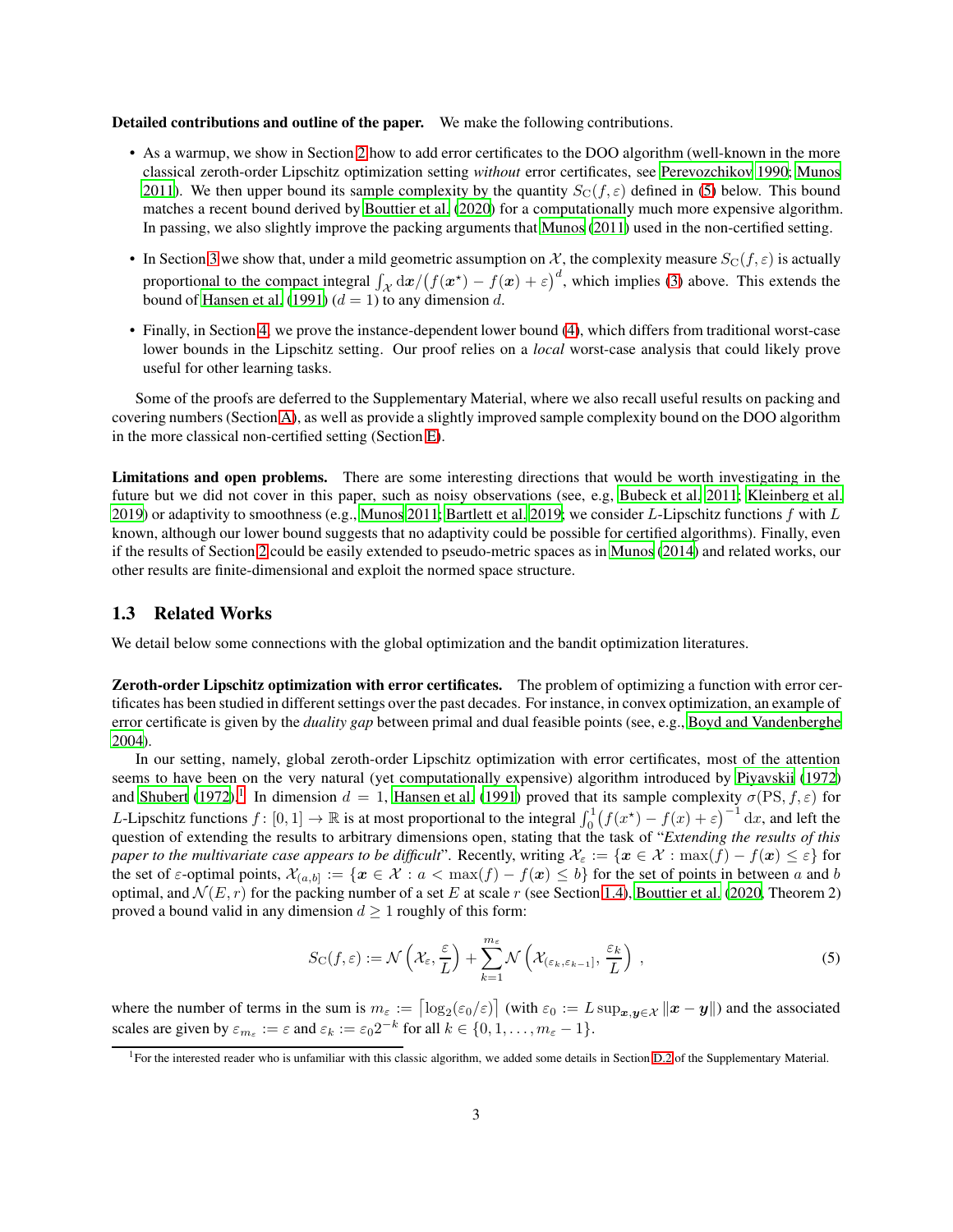The equivalence we prove in Section [3](#page-5-1) between  $S_{\text{C}}(f, \varepsilon)$  and  $\int_{\mathcal{X}} d\mathbf{x} / (f(\mathbf{x}^*) - f(\mathbf{x}) + \varepsilon)^d$  solves in particular the question left open by [Hansen et al. \(1991](#page-10-0)). The upper bound we prove for the certified DOO algorithm in Section [2](#page-4-0) also indicates that the bound  $S_{\text{C}}(f, \varepsilon)$  and the equivalent integral bound can be achieved with a computationally much more tractable algorithm. Indeed, the Piyavskii-Shubert algorithm requires at every step  $n$  to solve an inner global Lipschitz optimization problem close to the computation of a Voronoi diagram (see discussion in [Bouttier et al. 2020,](#page-9-3) Section 1.1), hence a running time believed to grow as  $n^{\Omega(d)}$  after *n* function evaluations. On the contrary, as detailed in Remark [1](#page-4-1) (Section [2\)](#page-4-0), the running time of our certified version of the DOO algorithm is only of the order of  $n \log(n)$ after *n* of evaluations of  $f$ .

Connections with the bandit optimization literature: upper bounds. Our work is also strongly connected to the bandit optimization literature, in which multiple authors studied the global Lipschitz optimization problem with zerothorder (or *bandit*) feedback, either with perfect (deterministic) or noisy (stochastic) observations. In the deterministic setting considered here, these papers show that though the number  $(L/\varepsilon)^d$  of evaluations associated to a naive grid search is optimal for worst-case Lipschitz functions (e.g., Thm 1.1.2 by [Nesterov 2003](#page-10-10)), sequential algorithms can approximately optimize more benign functions with a much smaller number of evaluations. Examples of algorithms with such guarantees in the deterministic setting are the branch-and-bound algorithm by [Perevozchikov](#page-10-4) [\(1990\)](#page-10-4), the DOO algorithm by [Munos \(2011\)](#page-10-5) or the LIPO algorithm by [Malherbe and Vayatis](#page-10-11) [\(2017\)](#page-10-11). Examples of algorithms in the stochastic setting are the HOO algorithm by [Bubeck et al.](#page-9-4) [\(2011\)](#page-9-4) or the (generic yet computationally challenging) Zooming algorithm by [Kleinberg et al. \(2008,](#page-10-12) [2019\)](#page-10-6). More examples and references can be found in the textbooks by [Munos \(2014\)](#page-10-7) and [Slivkins \(2019\)](#page-10-13).

Note however that, except for the work of [Bouttier et al.](#page-9-3) [\(2020\)](#page-9-3) mentioned earlier, these bandit optimization papers did not address the problem of *certifying* the accuracy of the recommendations  $x_n^*$ . Indeed, all bounds are related to a more classical notion of sample complexity, namely, the minimum number of queries made by an algorithm A before outputting  $\varepsilon$ -optimal recommendations only:

<span id="page-3-1"></span>
$$
\zeta(A, f, \varepsilon) := \inf \{ n \ge 1 : \mathbf{x}_n^{\star} \in \mathcal{X}_{\varepsilon} \} \in \{ 1, 2, \ldots \} \cup \{ +\infty \} .
$$
 (6)

Though  $\zeta(A, f, \varepsilon)$  is always upper bounded by  $\sigma(A, f, \varepsilon)$  defined in [\(2\)](#page-1-3), these two quantities can differ significantly, as shown by the simple example of constant functions f, for which  $\zeta(A, f, \varepsilon) = 1$  but  $\sigma(A, f, \varepsilon) \approx (L/\varepsilon)^d$  since the only way to *certify* that the output is  $\varepsilon$ -optimal is essentially to perform a grid-search with step-size roughly  $\varepsilon/L$ , so as to be sure there is no hidden bump of height more than  $\varepsilon$ . At a high level, the more "constant" a function is, the easier it is to recommend an  $\varepsilon$ -optimal point, but the harder it is to certify that such recommendation is actually a good recommendation. See the Supplementary Material (Section [E\)](#page-17-0) for a comparison of bounds.

Despite this important difference, the bandit viewpoint (using packing numbers instead of more specific onedimensional arguments) is key to obtain our multi-dimensional integral characterization.

Comparison with existing lower bounds. Several worst-case (minimax) lower bounds were derived in the bandit Lipschitz optimization setting. When rewritten in terms of the accuracy  $\varepsilon$  and translated into our deterministic set-ting, the lower bounds of [Horn \(2006\)](#page-10-14) (when  $d^* = d/2$ ) and of [Bubeck et al.](#page-9-4) [\(2011\)](#page-9-4) (for any  $d^*$ ) are of the form  $\inf_A \sup_{f \in \mathcal{G}_{d^*}} \zeta(A, f, \varepsilon) \ge \psi_{d^*}(\varepsilon)$ , where  $\mathcal{G}_{d^*}$  is the subset of L-Lipschitz functions with near-optimality dimension at most  $\check{d}^{\star}$ .

On the contrary, our instance-dependent lower bound [\(4\)](#page-1-2) quantifies the minimum number of evaluations to certify an  $\varepsilon$ -optimal point *for each function*  $f \in \mathcal{F}_L$ . Our proof relies on a *local* worst-case analysis in the same spirit as for distribution-dependent lower bounds in stochastic multi-armed bandits (see, e.g., Theorem 16.2 in [Lattimore and Szepesvári](#page-10-15) [2020\)](#page-10-15), yet for continuous instead of finite action sets. We believe this lower bound technique should prove useful for other learning tasks.

### <span id="page-3-0"></span>1.4 Recurring Notation

This short section contains a summary of all the notation that we use in the paper and can be used by the reader for easy referencing. We denote the set of positive integers  $\{1, 2, ...\}$  by  $\mathbb{N}^*$  and let  $\mathbb{N} := \mathbb{N}^* \cup \{0\}$ . For all  $n \in \mathbb{N}^*$ , we denote by [n] the set of the first n integers  $\{1, \ldots, n\}$ . We denote the Lebesgue measure of a (Lebesgue-measurable)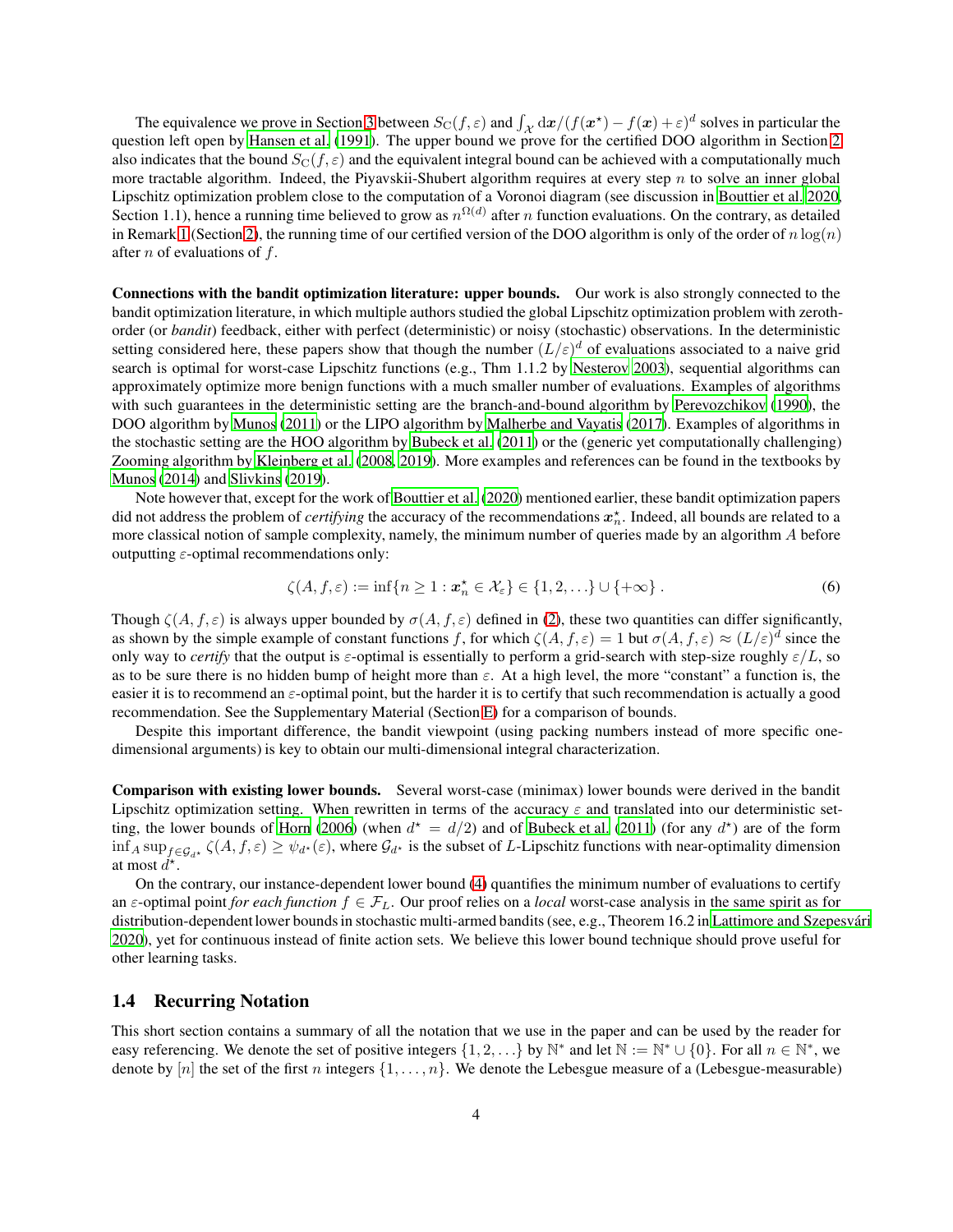set E by  $\text{vol}(E)$  and refer to it simply as its *volume*. For all  $\rho > 0$  and  $x \in \mathbb{R}^d$ , we denote by  $B_\rho(x)$  the closed ball with radius  $\rho$  centered at x, with respect to the arbitrary norm  $\|\cdot\|$  that is fixed throughout the paper. We also write  $B_\rho$ for the ball with radius  $\rho$  centered at the origin and denote by  $v_{\rho}$  its volume.

Lip(f) denotes the smallest Lipschitz constant of our target L-Lipschitz function  $f: \mathcal{X} \to \mathbb{R}$ . The set of its  $\varepsilon$ optimal points is denoted by  $\mathcal{X}_{\varepsilon} := \{x \in \mathcal{X} : \max(f) - f(x) \leq \varepsilon\}$ , its complement (i.e., the set of  $\varepsilon$ -suboptimal *points*) by  $\mathcal{X}_{\varepsilon}^c$ , and for all  $0 \le a < b$ , the  $(a, b]$ -*layer* (i.e., the set of points that are *b*-optimal but *a*-suboptimal) by  $\mathcal{X}_{(a,b]} := \mathcal{X}_a^c \cap \mathcal{X}_b = \{ \mathbf{x} \in \mathcal{X} : a < f(\mathbf{x}^*) - f(\mathbf{x}) \leq b \}.$  Since f is L-Lipschitz, every point in X is  $\varepsilon_0$ -optimal, with  $\varepsilon_0$  defined by  $\varepsilon_0 := L \max_{\mathbf{x}, \mathbf{y} \in \mathcal{X}} ||\mathbf{x} - \mathbf{y}||$ . In other words,  $\mathcal{X}_{\varepsilon_0} = \mathcal{X}$ . For this reason, without loss of generality, we will only consider values of accuracy  $\varepsilon$  smaller than or equal to  $\varepsilon_0$ .

For any bounded set  $E \subset \mathbb{R}^d$  and all  $r > 0$ , the *r*-*packing number* of E is the largest cardinality of an *r*-packing of E, that is,  $\mathcal{N}(E,r) := \sup \{ k \in \mathbb{N}^* : \exists x_1, \ldots, x_k \in E, \min_{i \neq j} ||x_i - x_j|| > r \}$  if E is nonempty, zero otherwise; the *r*-covering number of E is the smallest cardinality of an *r*-covering of E, i.e.,  $\mathcal{M}(E,r) := \min\{k \in \mathbb{N}^* :$  $\exists x_1,\ldots,x_k \in \mathbb{R}^d, \forall x \in E, \exists i \in [k], ||x - x_i|| \leq r \}$  if E is nonempty, zero otherwise. Well-known and useful properties of packing (and covering) numbers are recalled in Section [A](#page-11-0) of the Supplementary Material.

# <span id="page-4-0"></span>2 Warmup: Certified DOO Has Sample Complexity  $S_{\text{C}}(f, \varepsilon)$

In this section, we start by adapting the well-known DOO algorithm [\(Perevozchikov, 1990;](#page-10-4) [Munos, 2011](#page-10-5)) to the certified setting. We then bound its sample complexity by the quantity  $S_{\rm C}(f,\varepsilon)$  defined in Eq. [\(5\)](#page-2-0). In passing, we slightly improve the packing arguments used by [Munos \(2011\)](#page-10-5) in the non-certified setting (Supplementary Material, Section [E\)](#page-17-0). In Section [4,](#page-7-0) we will prove that this rate is optimal (up to logarithmic factors) for certified algorithms.

The certified DOO algorithm (c.DOO, Algorithm [1\)](#page-5-0) is defined for a fixed  $K \in \mathbb{N}^*$ , by an infinite sequence of subsets of X of the form  $(X_{h,i})_{h\in\mathbb{N},i=0,\dots,K^h-1}$ , called *cells*. For each  $h\in\mathbb{N}$ , the cells  $X_{h,0},\dots,X_{h,K^h-1}$  are non-empty, pairwise disjoint, and their union contains X. The sequence  $(X_{h,i})_{h \in \mathbb{N}, i=0,\dots,K^{h}-1}$  is associated with a K-ary tree in the following way. For any  $h \in \mathbb{N}$  and  $j \in \{0, \ldots, K^h - 1\}$ , there exist K distinct  $i_1, \ldots, i_K \in$  $\{0, \ldots, K^{h+1} - 1\}$  such that  $X_{h+1,i_1}, \ldots, X_{h+1,i_K}$  form a partition of  $X_{h,j}$ . We call  $(h + 1, i_1), \ldots, (h + 1, i_K)$ the *children* of  $(h, j)$ . To each cell  $X_{h,i}$   $(h \in \mathbb{N}, i \in \{0, \ldots, K^h-1\})$  is associated a *representative*  $x_{h,i} \in X_{h,i}$ , which can be thought of as the "center" of the cell. We assume that feasible cells have feasible representatives, i.e., that  $X_{h,i} \cap \mathcal{X} \neq \emptyset$  implies  $x_{h,i} \in \mathcal{X}$ . The two following assumptions prescribe a sufficiently good behavior of the sequences of cells and representatives.

<span id="page-4-2"></span>**Assumption 2.** There exist two positive constants  $\delta \in (0,1)$  and  $R > 0$  such that, for any cell  $X_{h,i}$  ( $h \in \mathbb{N}$ ,  $i=0,\ldots,K^h-1)$  and all  $\boldsymbol{u},\boldsymbol{v}\in X_{h,i}$ , it holds that  $\|\boldsymbol{u}-\boldsymbol{v}\|\leq R\delta^h.$ 

<span id="page-4-3"></span>**Assumption 3.** There exists  $\nu > 0$  such that, with  $\delta$  as in Assumption [2,](#page-4-2) for any  $h \in \mathbb{N}$ ,  $i = 0, \ldots, K^h - 1$ ,  $h' \in \mathbb{N}$ ,  $i'=0,\ldots,K^{h'}-1\text{, with } (h,i)\ne(h',i'), \ \|\bm{x}_{h,i}-\bm{x}_{h',i'}\|\geq \nu\delta^{\max(h,h')}.$ 

The classic Assumption [2](#page-4-2) is simply stating that diameters of cells decrease geometrically with the depth of the tree. Assumption [3,](#page-4-3) which is key for our improved analysis, is slightly stronger than the corresponding one in [Munos](#page-10-5) [\(2011\)](#page-10-5), yet very easy to satisfy. Indeed, one can prove that for any compact  $\mathcal{X}$ , it is always possible to find a sequence of cells and representatives satisfying Assumptions [2](#page-4-2) and [3.](#page-4-3) For instance, if X is the unit hypercube  $[0,1]^d$  and  $\|\cdot\|$  is the supremum norm  $\|\cdot\|_{\infty}$ , we can define cells by bisection, letting  $K = 2^d$ ,  $X_{h,i}$  be a hypercube of edge-length  $2^{-h}$ , and  $x_{h,i}$  be its center (for  $h \in \mathbb{N}$  and  $i = 0, \ldots, 2^{dh} - 1$  $i = 0, \ldots, 2^{dh} - 1$  $i = 0, \ldots, 2^{dh} - 1$ ). In this case, Assumptions 2 and [3](#page-4-3) are satisfied with  $R = 1$ and  $\delta = \nu = 1/2$ .

<span id="page-4-1"></span>Our certified version of the DOO algorithm (c.DOO, Algorithm [1\)](#page-5-0) maintains a set of indices of *active* cells  $\mathcal{L}_n$ throughout rounds n. During each iteration k, it selects the index of the most promising active cell  $(h^*, i^*)$  (Line [5\)](#page-5-2) and splits it into its K children  $\mathcal{L}_+$  (Line [6\)](#page-5-3). Then, it sequentially picks the representatives of the cells corresponding to each of these children (Line [10\)](#page-5-4), observes the value of the target function  $f$  at these points (Line [11\)](#page-5-5), recommends the point with the highest observed value of f (Line [12\)](#page-5-6), and outputs a certificate  $\xi_n = (f(\mathbf{x}_{h^*,i^*}) + LR\delta^{h^*}) - f(\mathbf{x}_n^*)$ (Line [13\)](#page-5-7) that is the difference between an upper bound on f and the currently recommended value  $f(\mathbf{x}_n^{\star})$ . In the meantime, all children in  $\mathcal{L}_+$  are added to the set of active indices  $\mathcal{L}_n$  (Line [9\)](#page-5-8), and the current iteration is concluded by removing  $(h^*, i^*)$  from  $\mathcal{L}_n$  (Line [14\)](#page-5-9), now that it has been replaced by its refinement  $\mathcal{L}_+$ .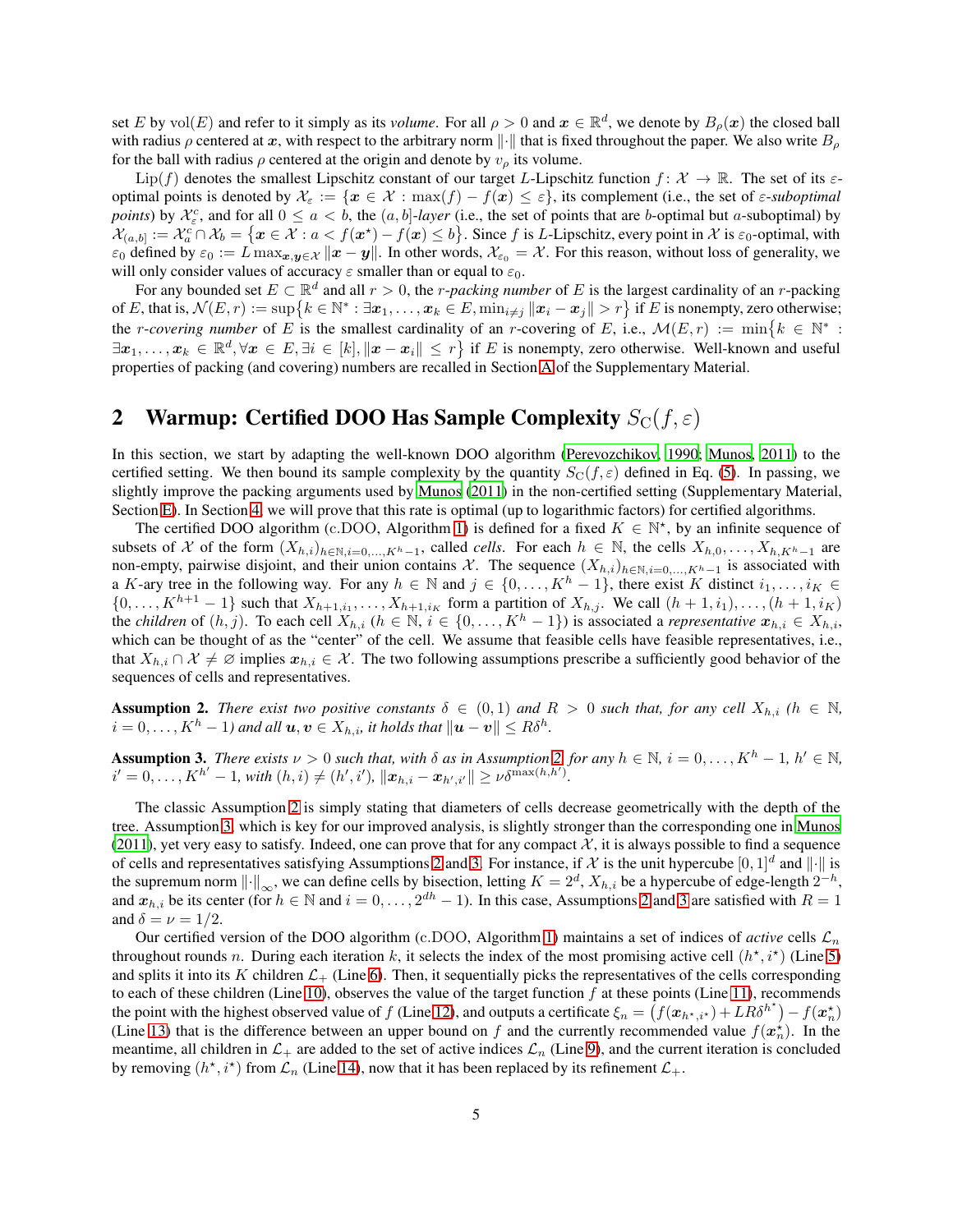<span id="page-5-11"></span><span id="page-5-3"></span><span id="page-5-2"></span>

| <b>Algorithm 1:</b> Certified DOO $(c.DOO)$                                                                                                                      |
|------------------------------------------------------------------------------------------------------------------------------------------------------------------|
| <b>input:</b> $\mathcal{X}, L, K, \delta, R$ , cells $(X_{h,i})_{h \in \mathbb{N}, i=0,,K^{h}-1}$ , representatives $(x_{h,i})_{h \in \mathbb{N}, i=0,,K^{h}-1}$ |
| <b>initialization:</b> let $n \leftarrow 1$ and $\mathcal{L}_1 \leftarrow \{(0,0)\}\$                                                                            |
| 1 pick the first query point $x_1 \leftarrow x_{0,0}$                                                                                                            |
| 2 observe the value $f(\boldsymbol{x}_1)$                                                                                                                        |
| 3 output recommendation $x_1^* \leftarrow x_1$ and error certificate $\xi_1 \leftarrow LR$                                                                       |
| 4 for <i>iteration</i> $k = 1, 2, \dots$ do                                                                                                                      |
| let $(h^*, i^*) \in \operatorname{argmax}_{(h,i) \in \mathcal{L}_n} \{f(\boldsymbol{x}_{h,i}) + LR\delta^h\}$<br>// ties broken arbitrarily                      |
| let $\mathcal{L}_+$ be the set of the K children of $(h^*, i^*)$<br>6                                                                                            |
| for each <i>child</i> $(h^* + 1, j) \in \mathcal{L}_+$ <i>of</i> $(h^*, i^*)$ do<br>$7\overline{ }$                                                              |
| if $X_{h^*+1,j} \cap \mathcal{X} \neq \emptyset$ then                                                                                                            |
| let $n \leftarrow n+1$ and $\mathcal{L}_n \leftarrow \mathcal{L}_{n-1} \cup \{(h^*+1,j)\}\$                                                                      |
| pick the next query point $x_n \leftarrow x_{h^*+1,i}$                                                                                                           |
| observe the value $f(\boldsymbol{x}_n)$                                                                                                                          |
| output a recommendation $x_n^* \in \text{argmax}_{x \in \{x_1,\ldots,x_n\}} f(x)$                                                                                |
| output the error certificate $\xi_n \leftarrow f(\mathbf{x}_{h^*,i^*}) + LR\delta^{h^*} - f(\mathbf{x}_n^*)$                                                     |
| remove $(h^*, i^*)$ from $\mathcal{L}_n$                                                                                                                         |
| 5<br>8<br>13<br>14                                                                                                                                               |

<span id="page-5-9"></span><span id="page-5-8"></span><span id="page-5-7"></span><span id="page-5-6"></span><span id="page-5-5"></span><span id="page-5-4"></span><span id="page-5-0"></span>Remark 1. *The running-time of* c.DOO *(ignoring the cost of calling the function* f*) is driven by the computation of* the recommendation  $x_n^\star\in\mathop{\rm argmax}_{x\in\{x_1,...,x_n\}}f(x)$  *(Line [12\)](#page-5-6) and the search of the index of the most promising active*  $cell(h^\star, i^\star) \in \text{argmax}_{(h,i) \in \mathcal{L}_n} \{f(\bm{x}_{h,i}) + LR\delta^h\}$  (Line [5\)](#page-5-2). The recommendation  $\bm{x}_n^\star$  can be computed sequentially in constant time (by comparing the new value  $f(x_n)$  with the current maximum). In Line [5,](#page-5-2) the leaf  $(h^\star,i^\star)$  to be split *at iteration* k *can be computed sequentially in logarithmic time (using a max-heap structure). Therefore, the running time of* c.DOO *is of order*  $n \log(n)$  *in the number*  $n$  *of evaluations of the function*  $f$ *.* 

<span id="page-5-10"></span>The next proposition shows that the sample complexity of the certified DOO algorithm is upper bounded (up to constants) by the instance-dependent quantity  $S_{\rm C}(f, \varepsilon)$  introduced in Eq. [\(5\)](#page-2-0).

**Proposition [1](#page-5-0).** If Assumptions [2](#page-4-2) and [3](#page-4-3) hold, then Algorithm 1 is a certified algorithm and letting  $a:=1+K\big(\mathbf{1}_{\nu/R\geq 1}+$  $1_{\nu/R<1}(4R/\nu)^d$ ), its sample complexity satisfies, for all Lipschitz functions  $f\in\mathcal{F}_L$  and any accuracy  $\varepsilon\in(0,\varepsilon_0]$ ,

$$
\sigma(\mathbf{c}.\mathbf{DOO}, f, \varepsilon) \leq aS_{\mathbf{C}}(f, \varepsilon) .
$$

The proof is postponed to Section [B](#page-12-0) of the Supplementary Material and shares some arguments with those of [Perevozchikov \(1990\)](#page-10-4) and [Munos \(2011\)](#page-10-5), originally written for the non-certified setting. The key change is to partition the values of f, instead of its domain  $\mathcal X$  at any depth h of the tree (see [Munos 2011\)](#page-10-5), when counting the representatives selected at all levels. The idea of using layers  $\mathcal{X}_{(\varepsilon_i, \varepsilon_{i-1}]}$  was already present in [Kleinberg et al. \(2008,](#page-10-12) [2019\)](#page-10-6) and [Bouttier et al. \(2020\)](#page-9-3) for more computationally challenging algorithms (see discussion in Section [1.3\)](#page-2-2).

# <span id="page-5-1"></span>3 Characterization of  $S_{\text{C}}(f, \varepsilon)$

Earlier, we mentioned that the quantity  $S_{\text{C}}(f,\varepsilon)$  introduced in Eq. [\(5\)](#page-2-0) upper bounds the sample complexity of several certified algorithms, such as c.DOO or Piyavskii-Shubert. In this section, we provide a characterization of this quantity in terms of a much cleaner and compact integral expression.

This result is inspired by [Hansen et al. \(1991\)](#page-10-0), that in dimension  $d = 1$ , derive an elegant bound on the sample complexity  $\sigma(PS, f, \varepsilon)$  of the certified Piyavskii-Shubert algorithm for any Lipschitz function f and accuracy  $\varepsilon$ . They proved that  $\sigma(PS, f, \varepsilon)$  is upper bounded by  $\int_0^1 dx/(f(x^*) - f(x) + \varepsilon)$  up to constants. However, the authors rely heavily on the one-dimensional assumption and the specific form of the Piyavskii-Shubert algorithm in this setting, stating that the task of "*Extending the results of this paper to the multivariate case appears to be difficult*". In this section, we show an equivalence between  $S_{\text{C}}(f, \varepsilon)$  and this type of integral bound in any dimension d. Putting this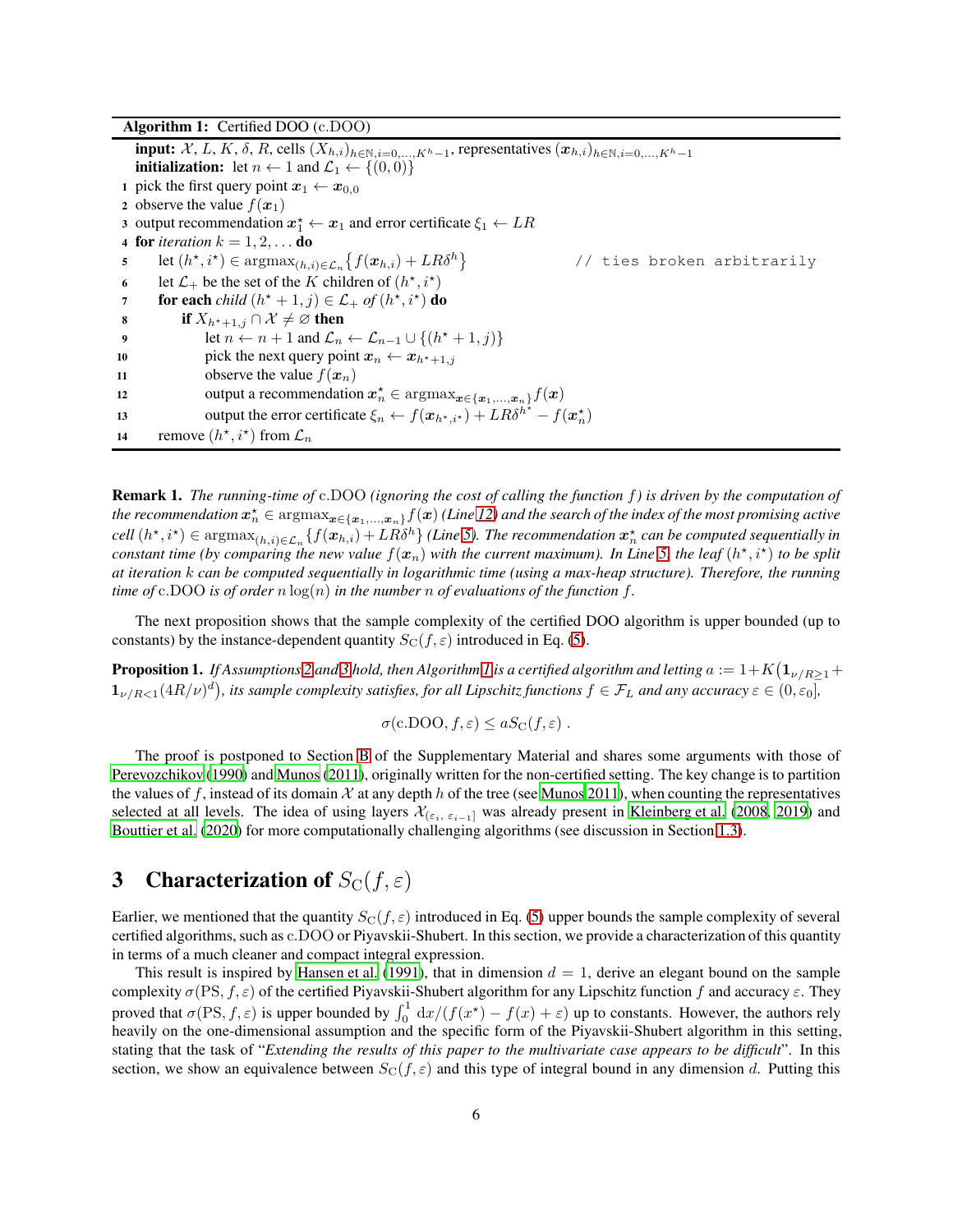together with a recent result of [Bouttier et al. \(2020\)](#page-9-3) (which proves that up to constants,  $\sigma(\text{PS}, f, \varepsilon) \leq S_{\text{C}}(f, \varepsilon)$ ) solves the long-standing problem raised by [Hansen et al. \(1991](#page-10-0)) three decades ago.

To tame the wild spectrum of shapes that compact subsets may have, we will assume that X satisfies the following mild geometric assumption. At a high level, it says that a constant fraction of each (sufficiently small) ball centered at a point in  $X$  is included in  $X$ . This removes sets containing isolated points or cuspidal corners and includes most domains that are typically used, such as non-degenerate polytopes, ellipsoids, finite unions of them, etc. This natural assumption is weaker than the classic rolling ball assumption from the statistics literature [\(Cuevas et al.](#page-9-7), [2012;](#page-9-7) [Walther,](#page-10-16) [1997](#page-10-16)) and has already been proved useful in the past [\(Hu et al.](#page-10-17), [2020](#page-10-17)).

<span id="page-6-0"></span>**Assumption 4.** There exist two constants  $r_0 > 0, \gamma \in (0,1]$  such that, for any  $x \in \mathcal{X}$  and all  $r \in (0,r_0)$ ,  $vol(B_r(x) \cap$  $\mathcal{X}$ )  $\geq \gamma v_r$ .

<span id="page-6-2"></span>We can now state the main result of this section. Its proof relies on some additional technical results that are deferred to the Supplementary Material.

**Theorem 1.** For any Lipschitz function  $f \in \mathcal{F}_L$ , if Assumption [4](#page-6-0) holds with  $r_0 > \varepsilon_0/2L$  $r_0 > \varepsilon_0/2L$  $r_0 > \varepsilon_0/2L$ ,  $\gamma \in (0,1]$ , then there exist  $c, C > 0$  (e.g.,  $c := 1/v_{1/L}$  and  $C := 1/(\gamma v_{1/128L})$ ) such that, for all  $\varepsilon \in (0, \varepsilon_0]$ ,

$$
c\int_{\mathcal{X}}\frac{\mathrm{d}x}{\left(f(\mathbf{x}^*)-f(\mathbf{x})+\varepsilon\right)^d}\leq S_{\mathrm{C}}(f,\varepsilon)\leq C\int_{\mathcal{X}}\frac{\mathrm{d}x}{\left(f(\mathbf{x}^*)-f(\mathbf{x})+\varepsilon\right)^d}.
$$

*Proof.* Fix any  $\varepsilon \in (0, \varepsilon_0]$  and recall that  $m_{\varepsilon} := \left[\log_2(\varepsilon_0/\varepsilon)\right], \varepsilon_{m_{\varepsilon}} := \varepsilon$ , and for all  $k \le m_{\varepsilon} - 1, \varepsilon_k := \varepsilon_0 2^{-k}$ . Partition the domain of integration X into the following  $m_\varepsilon + 1$  sets: the set of  $\varepsilon$ -optimal points  $\mathcal{X}_\varepsilon$  and the  $m_\varepsilon$  layers  $\mathcal{X}_{(\varepsilon_k, \varepsilon_{k-1}]},$  for  $k \in [m_{\varepsilon}]$ . We begin by proving the first inequality:

$$
\int_{\mathcal{X}} \frac{dx}{\left(f(x^*) - f(x) + \varepsilon\right)^d} \leq \frac{\text{vol}(\mathcal{X}_{\varepsilon})}{\varepsilon^d} + \sum_{k=1}^{m_{\varepsilon}} \frac{\text{vol}(\mathcal{X}_{(\varepsilon_k, \varepsilon_{k-1}])}}{(\varepsilon_k + \varepsilon)^d}
$$
\n
$$
\leq \frac{\mathcal{M}(\mathcal{X}_{\varepsilon}, \frac{\varepsilon}{L}) \cdot v_1\left(\frac{\varepsilon}{L}\right)^d}{\varepsilon^d} + \sum_{k=1}^{m_{\varepsilon}} \frac{\mathcal{M}(\mathcal{X}_{(\varepsilon_k, \varepsilon_{k-1}]}, \frac{\varepsilon_k}{L}) \cdot v_1\left(\frac{\varepsilon_k}{L}\right)^d}{\varepsilon_k^d}
$$
\n
$$
\leq \frac{v_1}{L^d} \left(\mathcal{N}\left(\mathcal{X}_{\varepsilon}, \frac{\varepsilon}{L}\right) + \sum_{k=1}^{m_{\varepsilon}} \mathcal{N}\left(\mathcal{X}_{(\varepsilon_k, \varepsilon_{k-1}]}, \frac{\varepsilon_k}{L}\right)\right),
$$

where the first inequality follows by lower bounding  $f(x^*) - f$  with its infimum on the partition, the second one by dropping  $\varepsilon > 0$  from the second denominator and upper bounding the volume of a set with the volume of the balls of a smallest  $\epsilon_k/L$ -cover, and the last one by the fact that covering numbers are always smaller than packing numbers (we recall this known result in the Supplementary Material, Lemma [1,](#page-11-1) Eq. [\(8\)](#page-11-2)). This proves the first part of the theorem.

For the second one, we have

$$
\int_{\mathcal{X}} \frac{dx}{\left(f(x^*) - f(x) + \varepsilon\right)^d} \ge \frac{\text{vol}(\mathcal{X}_{\varepsilon})}{\left(\varepsilon + \varepsilon\right)^d} + \sum_{k=1}^{m_{\varepsilon}} \frac{\text{vol}(\mathcal{X}_{\{\varepsilon_k, \varepsilon_{k-1}\}})}{\left(\varepsilon_{k-1} + \varepsilon\right)^d}
$$
\n
$$
\ge \frac{1}{2^d} \frac{\text{vol}(\mathcal{X}_{\varepsilon})}{\varepsilon^d} + \frac{1}{4^d} \sum_{k=1}^{m_{\varepsilon}} \frac{\text{vol}(\mathcal{X}_{\{\varepsilon_k, \varepsilon_{k-1}\}})}{\varepsilon_k^d} \ge \frac{1}{32^d} \left(\frac{\text{vol}(\mathcal{X}_{2\varepsilon})}{\varepsilon^d} + \sum_{k=1}^{m_{\varepsilon}} \frac{\text{vol}(\mathcal{X}_{\{\frac{1}{2}\varepsilon_k, 2\varepsilon_{k-1}\}})}{\varepsilon_{k-1}^d}\right)
$$
\n
$$
\ge \frac{\mathcal{N}\left(\mathcal{X}_{\varepsilon}, \frac{\varepsilon}{L}\right) \text{vol}\left(\frac{\varepsilon}{2L}B_1\right)}{(32\varepsilon)^d/\gamma} + \sum_{k=1}^{m_{\varepsilon}} \frac{\mathcal{N}\left(\mathcal{X}_{\{\varepsilon_k, \varepsilon_{k-1}\}}, \frac{\varepsilon_k}{L}\right) \text{vol}\left(\frac{\varepsilon_k}{2L}B_1\right)}{(32\varepsilon_{k-1})^d/\gamma}
$$
\n
$$
\ge \gamma v_{1/64L} \mathcal{N}\left(\mathcal{X}_{\varepsilon}, \frac{\varepsilon}{L}\right) + \gamma v_{1/128L} \sum_{k=1}^{m_{\varepsilon}} \mathcal{N}\left(\mathcal{X}_{\{\varepsilon_k, \varepsilon_{k-1}\}}, \frac{\varepsilon_k}{L}\right) ,
$$

<span id="page-6-1"></span><sup>&</sup>lt;sup>2</sup>We actually prove a stronger result. The first inequality holds more generally for any f that is L-Lipschitz around a maximizer and Lebesguemeasurable, and does not require  $X$  to satisfy Assumption [4.](#page-6-0)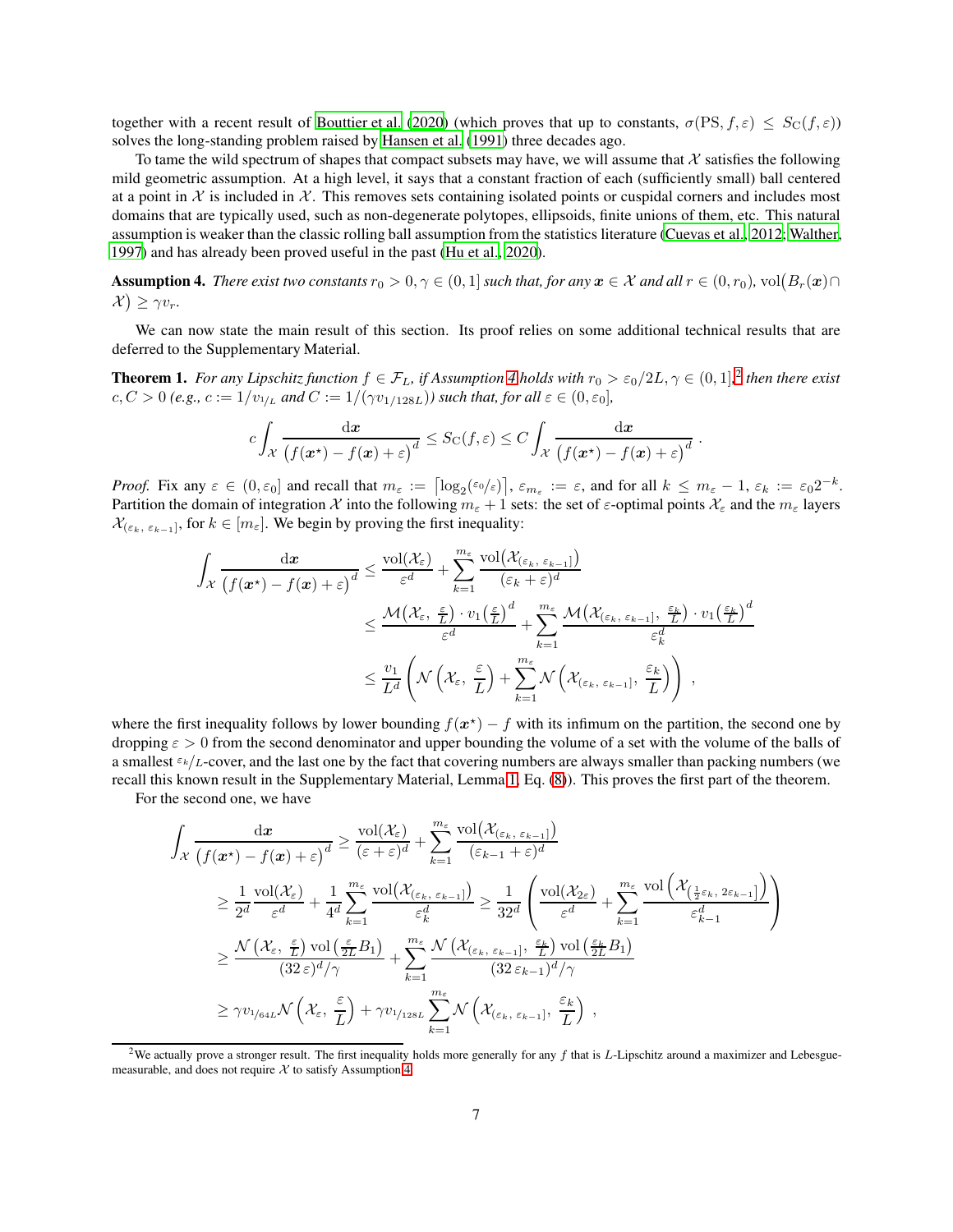where the first inequality follows by upper bounding  $f(x^*) - f$  with its supremum on the partition, the second one by  $\varepsilon \leq \varepsilon_{k-1}$  (for all  $k \in [m_{\varepsilon} + 1]$ ) and  $\varepsilon_{k-1} \leq 2\varepsilon_k$  (for all  $k \in [m_{\varepsilon}]$ ), the third one by lower bounding the sum of disjoint layers with that of overlapping ones (proved in the Supplementary Material, Lemma [3\)](#page-14-0), and the fourth one by the elementary inclusions  $\mathcal{X}_{2\varepsilon} \supseteq \mathcal{X}_{\frac{3}{2}\varepsilon}$  and  $\mathcal{X}_{\left(\frac{1}{2}\varepsilon_k,\ 2\varepsilon_{k-1}\right]} \supseteq \mathcal{X}_{\left(\frac{1}{2}\varepsilon_k,\ \frac{3}{2}\varepsilon_{k-1}\right]}$  (for all  $k \in [m_{\varepsilon}]$ ) followed by a relationship between packing numbers and volumes (proved in the Supplementary Material, Proposition [4\)](#page-14-1) that holds under Assumption [4.](#page-6-0)  $\Box$ 

# <span id="page-7-0"></span>4 **Optimality of**  $S_{\text{C}}(f, \varepsilon)$

We begin this section by proving an f-dependent lower bound on the sample complexity of certified algorithms that matches the upper bound  $S_C(f, \varepsilon)$  on the sample complexity of the c.DOO algorithm (Proposition [1\)](#page-5-10), up to a  $\log(1/\varepsilon)$ term.

The proof of this result differs from those of traditional worst-case lower bounds. The idea is to build a *local* worstcase analysis, introducing a weaker notion of sample complexity  $\tau$  that is smaller than  $\sigma(A, f, \varepsilon)$ . Then we further lower bound this quantity by finding adversarial perturbations of the target function  $f$  with the following opposing properties. First, these perturbations have to be similar enough to  $f$  so that running  $A$  on them would return the same recommendations for sufficiently many rounds. Second, they have to be different enough from  $f$  so that enough rounds have to pass before being able to certify sub- $\varepsilon$  accuracy. We recall that  $m_{\varepsilon} := \left\lceil \log_2(\varepsilon_0/\varepsilon) \right\rceil$ .

<span id="page-7-1"></span>Theorem 2. *The sample complexity of any certified algorithm* A *satisfies*

$$
\sigma(A, f, \varepsilon) > \frac{c}{1 + m_{\varepsilon}} S_{\text{C}}(f, \varepsilon)
$$

for any Lipschitz function  $f \in \mathcal{F}_L$  and all  $\varepsilon \in (0,\varepsilon_0]$ , where  $c:=2^{-2}\big(2^{-7}\big(1-\text{Lip}(f)/L\big)\big)^d$ .

*Proof.* Fix any  $f \in \mathcal{F}_L$  and an accuracy  $\varepsilon \in (0, \varepsilon_0]$ . We begin by defining the tightest error certificate that a certified algorithm A could return based on its first n observations of f. Formally,

$$
err_n(A) := \sup \{ \max(g) - g(\mathbf{x}_n^*) : g \text{ is } L\text{-Lipschitz and } f(\mathbf{x}) = g(\mathbf{x}) \text{ for all } \mathbf{x} \in \{ \mathbf{x}_1, \dots, \mathbf{x}_n \} \}
$$

where  $x_i = x_i(A, f)$  and  $x_i^* = x_i^*(A, f)$  are the query and recommendation points chosen by A at time i when run on f (to lighten the notation, we omit the explicit dependencies on A and f of  $x_i$  and  $x_i^*$ ). In particular,  $\max(f)$  –  $f(\boldsymbol{x}_n^{\star}) \le \text{err}_n(A)$ . Based on this quantity, we define a corresponding notion of optimal sample complexity  $\tau$  as the smallest number of rounds n that the best certified algorithm A' needs in order to guarantee that  $err_n(A') \leq \varepsilon$ . Formally,

$$
\tau := \min\left\{ n \in \mathbb{N}^* : \inf_{A'} \bigl( \text{err}_n(A') \bigr) \le \varepsilon \right\},\tag{7}
$$

<span id="page-7-2"></span>where the infimum is over all certified algorithms  $A'$ . It is immediate to prove that  $\tau$  is finite, by considering an algorithm that queries a dense sequence of points (independently of the observed function values) and outputs a recommendation that maximizes the observed values.

Crucially,  $\tau$  lower bounds the sample complexity  $\sigma(A, f, \varepsilon)$  of any certified algorithm A. At a high level, this makes intuitive sense because  $\tau$  guarantees a weaker property: that the best certificate of the best algorithm is small, while  $\sigma(A, f, \varepsilon)$  controls the certificate of the specific algorithm A. We defer a formal proof of this statement to the Supplementary Material, Section [D.1.](#page-15-1) Since  $\sigma(A, f, \varepsilon) \geq \tau$ , to prove the theorem it is sufficient to show that

$$
\tau > \frac{c}{1+m_{\varepsilon}}S_{\mathrm{C}}(f,\varepsilon) .
$$

Let  $K := 16L/(L - \text{Lip}(f))$ . If  $S_{\text{C}}(f, \varepsilon)/(1 + m_{\varepsilon}) < 3(8K)^d$ , then  $\tau \ge 1 > 3/4 > cS_{\text{C}}(f, \varepsilon)/(1 + m_{\varepsilon})$ . Assume from now on that  $S_{\rm C}(f,\varepsilon)/(1+m_{\varepsilon}) \geq 3(8K)^d$ .

The idea now is to upper bound the sum of  $1 + m_\varepsilon$  packing numbers that define  $S_{\rm C}(f, \varepsilon)$  in [\(5\)](#page-2-0) with the largest one multiplied by  $1 + m_{\varepsilon}$ . This way,  $S_{\rm C}(f, \varepsilon)/(1 + m_{\varepsilon})$  can be controlled by (an upper bound of) the largest summand in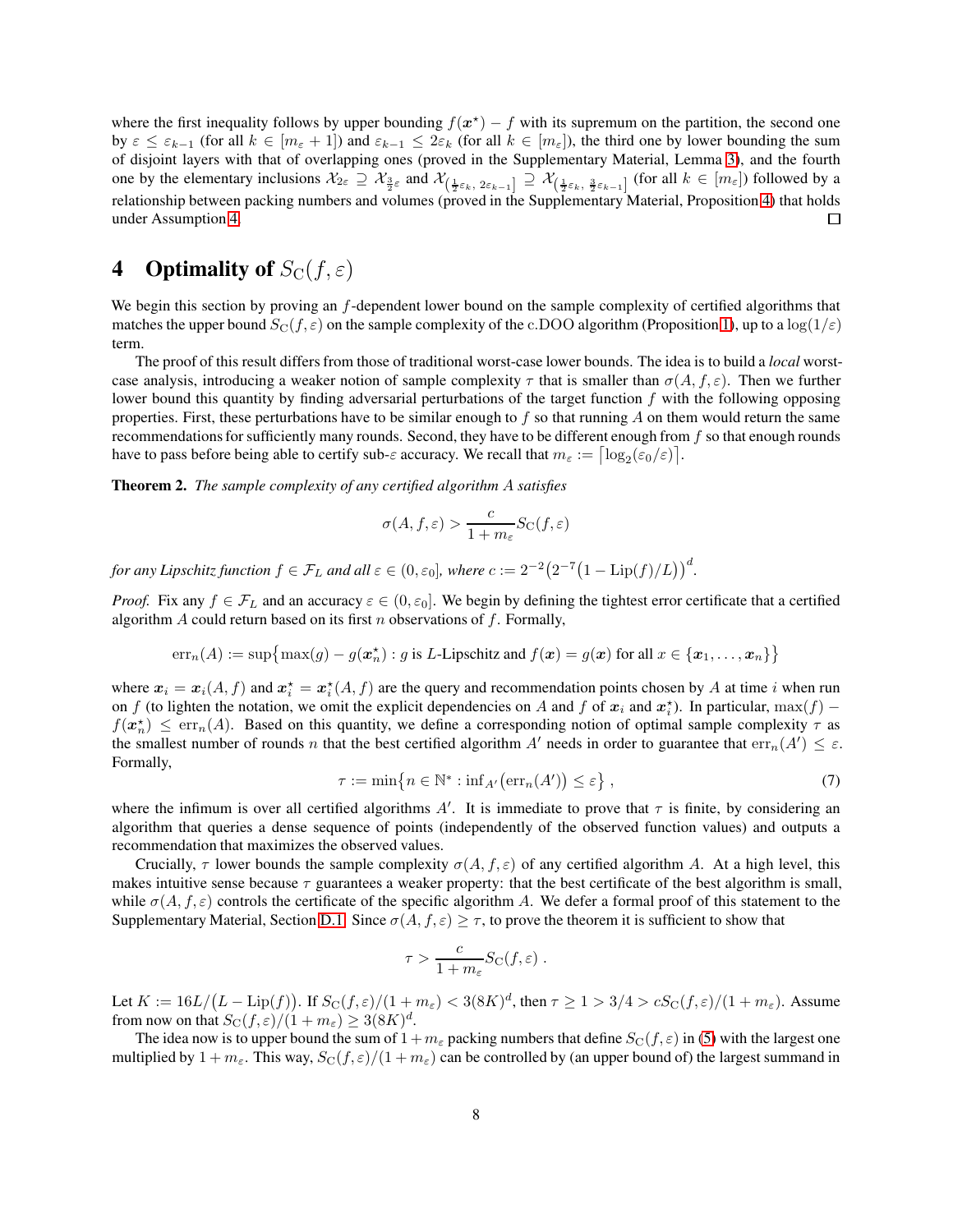$S_{\text{C}}(f, \varepsilon)$ . Let  $\tilde{\varepsilon}$  be the scale achieving the maximum in [\(5\)](#page-2-0), that is

$$
\tilde{\varepsilon} = \begin{cases} \varepsilon\;, & \text{if } \mathcal{N}\left(\mathcal{X}_{\varepsilon}, \ \frac{\varepsilon}{L}\right) \geq \max_{i \in \{1, \dots, m_\varepsilon\}} \mathcal{N}\left(\mathcal{X}_{(\varepsilon_i,\ \varepsilon_{i-1}]}, \ \frac{\varepsilon_i}{L}\right)\;, \\ \varepsilon_{i^\star - 1}\;, & \text{otherwise, where } i^\star \in \text{argmax}_{i \in \{1, \dots, m_\varepsilon\}} \mathcal{N}\left(\mathcal{X}_{(\varepsilon_i,\ \varepsilon_{i-1}]}, \ \frac{\varepsilon_i}{L}\right)\;. \end{cases}
$$

Since  $\mathcal{N}(\mathcal{X}_{\varepsilon}, \varepsilon/L) \leq \mathcal{N}(\mathcal{X}_{\varepsilon}, \varepsilon/2L)$  and  $\mathcal{N}(\mathcal{X}_{(\varepsilon_i, \varepsilon_{i-1}]}, \varepsilon_i/L) \leq \mathcal{N}(\mathcal{X}_{\varepsilon_{i-1}}, \varepsilon_{i-1}/2L)$ , we then have  $S_{\text{C}}(f, \varepsilon) \leq$  $(m_{\varepsilon} + 1)\mathcal{N}(\mathcal{X}_{\tilde{\varepsilon}}, \tilde{\varepsilon}/2L)$ . Let now  $n \leq cS_{\mathcal{C}}(f, \varepsilon)/(1 + m_{\varepsilon})$ . We then have  $n \leq c\mathcal{N}(\mathcal{X}_{\tilde{\varepsilon}}, \tilde{\varepsilon}/2L)$ . From a known property of packing numbers (Supplementary Material, Lemma [2\)](#page-11-3),

$$
\mathcal{N}\left(\mathcal{X}_{\tilde{\varepsilon}}, \frac{K\tilde{\varepsilon}}{L}\right) \geq \left(\frac{1}{8K}\right)^d \mathcal{N}\left(\mathcal{X}_{\tilde{\varepsilon}}, \frac{\tilde{\varepsilon}}{2L}\right) \geq \left(\frac{1}{8K}\right)^d \frac{S_C(f, \varepsilon)}{m_{\varepsilon}+1} \geq 3,
$$

by our initial assumption. Then we have  $n \le c(8K)^d \mathcal{N}(\mathcal{X}_{\tilde{\varepsilon}}, K\tilde{\varepsilon}/L)$ . Since  $c(8K)^d = 1/4$ , we thus obtain  $n \le$  $\mathcal{N}(\mathcal{X}_{\tilde{\varepsilon}}, K\tilde{\varepsilon}/L) - 2.$ 

Consider a certified algorithm A for L-Lipschitz functions. Fix a  $(K\tilde{\varepsilon}/L)$ -packing  $\tilde{x}_1,\ldots,\tilde{x}_N$  of  $\mathcal{X}_{\tilde{\varepsilon}}$  with cardinality  $N = \mathcal{N}(\mathcal{X}_{\tilde{\varepsilon}}, K\tilde{\varepsilon}/L)$ . Then the open balls of centers  $\tilde{x}_1, \ldots, \tilde{x}_N$  and radius  $K\tilde{\varepsilon}/2L$  are disjoint and two of them, with centers, say,  $\tilde{x}_1$  and  $\tilde{x}_2$ , do not contain any of the points  $x_1, \ldots, x_n$  queried by A when it is run on f. Let, for  $x \in \mathcal{X}$ ,

$$
g_{\tilde{\varepsilon}}(\boldsymbol{x}):=\left(8\tilde{\varepsilon}-\frac{16L}{K}\left\Vert \boldsymbol{x}-\tilde{\boldsymbol{x}}_1\right\Vert\right)\mathbb{I}\big\{\boldsymbol{x}\in\mathcal{X}\cap B_{K\tilde{\varepsilon}/2L}(\tilde{\boldsymbol{x}}_1)\big\}\ .
$$

Then  $g_{\tilde{\varepsilon}}(x)$  is  $16L/K = L - \text{Lip}(f)$  Lipschitz. Hence  $f + g_{\tilde{\varepsilon}}$  and  $f - g_{\tilde{\varepsilon}}$  are L-Lipschitz. Note that  $f, f + g_{\tilde{\varepsilon}}$  and  $f - g_{\varepsilon}$  coincide on the points  $x_1, \ldots, x_n$  that A queries when it is run on f. As a consequence, A queries the same points and returns the same recommendation  $x_n^*$  when it is run on any of the three functions  $f, f + g_{\tilde{\varepsilon}}$ , and  $f - g_{\tilde{\varepsilon}}$ .

Consider first the case  $x_n^* \in B(\tilde{x}_1, K\tilde{\varepsilon}/4L)$ . Then, we have, by definition of  $g_{\tilde{\varepsilon}}$  and the fact that  $\tilde{x}_2 \in \mathcal{X}_{\tilde{\varepsilon}}$ ,  $f(\tilde{\bm{x}}_2) - g_{\tilde{\varepsilon}}(\tilde{\bm{x}}_2) - f(\bm{x}_n^\star) + g_{\tilde{\varepsilon}}(\bm{x}_n^\star) \geq -\tilde{\varepsilon} + 8\tilde{\varepsilon} - \frac{16L}{K} \frac{K \tilde{\varepsilon}}{4L} = 3\tilde{\varepsilon}.$ 

Now consider the case  $x_n^* \notin B(\tilde{x}_1, K\tilde{\varepsilon}/4L)$ . Then, we have, by definition of  $g_{\tilde{\varepsilon}}$  and the fact that  $\tilde{x}_1 \in \mathcal{X}_{\tilde{\varepsilon}}$ ,  $f(\tilde{\boldsymbol{x}}_1) + g_{\tilde{\varepsilon}}(\tilde{\boldsymbol{x}}_1) - f(\boldsymbol{x}_n^\star) - g_{\tilde{\varepsilon}}(\boldsymbol{x}_n^\star) \geq -\tilde{\varepsilon} + 8\tilde{\varepsilon} - 8\tilde{\varepsilon} + \frac{16L}{K} \frac{K\tilde{\varepsilon}}{4L} = 3\tilde{\varepsilon}.$ 

Therefore, in both cases  $err_n(A) \geq 3\tilde{\varepsilon} > \varepsilon$ . Repeating the same construction from any other certified algorithm A', we obtain that  $\inf_{A'}(\text{err}_n(A')) > \varepsilon$ . Since this has been shown for any  $n \leq cS_{\text{C}}(f, \varepsilon)/(1 + m_{\varepsilon})$ , by definition of  $\tau$  we can conclude that  $\tau > cS_{\rm C}(f, \varepsilon)/(1 + m_{\varepsilon}).$ □

Putting together Proposition [1](#page-5-10) and Theorem [2](#page-7-1) shows that the sample complexity of c.DOO applied to any Lipschitz function  $f \in \mathcal{F}_L$  is of order  $S_{\mathcal{C}}(f, \varepsilon)$  and no certified algorithm A can do better, *not even if* A knows f exactly. This is a striking difference with the classical non-certified setting in which the best algorithm for each fixed function  $f$  has trivially sample complexity [1](#page-5-10). In particular, for non-pathological sets  $\mathcal{X}$ , combining Proposition 1 and Theorem [2](#page-7-1) with Theorem [1](#page-6-2) gives the following compact characterization of the optimal sample complexity of certified algorithms.

<span id="page-8-0"></span>**Theorem 3.** Let  $L>0$  and suppose that Assumption [4](#page-6-0) holds with  $r_0 > \epsilon_0/2L$ . Then, there exist two constants  $c', C>0$ such that, for all Lipschitz functions  $f \in \mathcal{F}_L$  and any accuracy  $\varepsilon \in (0,\varepsilon_0]$ , letting  $c := c'(1 - \text{Lip}(f)/L)^d/(1+\varepsilon_0)$  $log(\epsilon_0/\epsilon)$ *), the optimal sample complexity of any certified algorithm A satisfies* 

$$
c \int_{\mathcal{X}} \frac{\mathrm{d}x}{\left(f(x^*) - f(x) + \varepsilon\right)^d} \le \inf_{A} \sigma(A, f, \varepsilon) \le \sigma(c.\text{DOO}, f, \varepsilon) \le C \int_{\mathcal{X}} \frac{\mathrm{d}x}{\left(f(x^*) - f(x) + \varepsilon\right)^d}
$$

.

For the sake of completeness, we conclude the section by briefly discussing the boundary case in which  $L =$  $Lip(f)$ , i.e., when the best Lipschitz constant of the target function is known exactly by the algorithm. As we mentioned earlier, this case is not of great relevance in practice, as one can hardly think of a scenario in which f is unknown but the learner has somehow perfect knowledge of its smallest Lipschitz constant  $Lip(f)$ . It could, however, be of some theoretical interest.

The dependence of the sample complexity on  $1 - L/\text{Lip}(f)$  in Theorem [2](#page-7-1) suggests that the problem becomes easier the closer L gets to  $\text{Lip}(f)$ , and, when  $L = \text{Lip}(f)$ , constant sample complexity could be achieved. The next result gives some formal evidence for this intuition in dimension  $d \geq 2$ .

<span id="page-8-1"></span>**Proposition 2.** Let  $d \geq 2$ ,  $\mathcal{X} := B_1$ , and  $\|\cdot\|$  be a norm. The certified Piyavskii-Shubert algorithm PS with initial *guess*  $x_1 := 0$  *is a certified algorithm satisfying, for the L-Lipschitz function*  $f := L \|\cdot\|$  *and any*  $\varepsilon \in (0, \varepsilon_0)$ *,*  $\sigma(\text{PS}, f, \varepsilon) = 2 \ll c/\varepsilon^{d-1} \leq S_{\text{C}}(f, \varepsilon)$ *, for some constant*  $c > 0$ *.*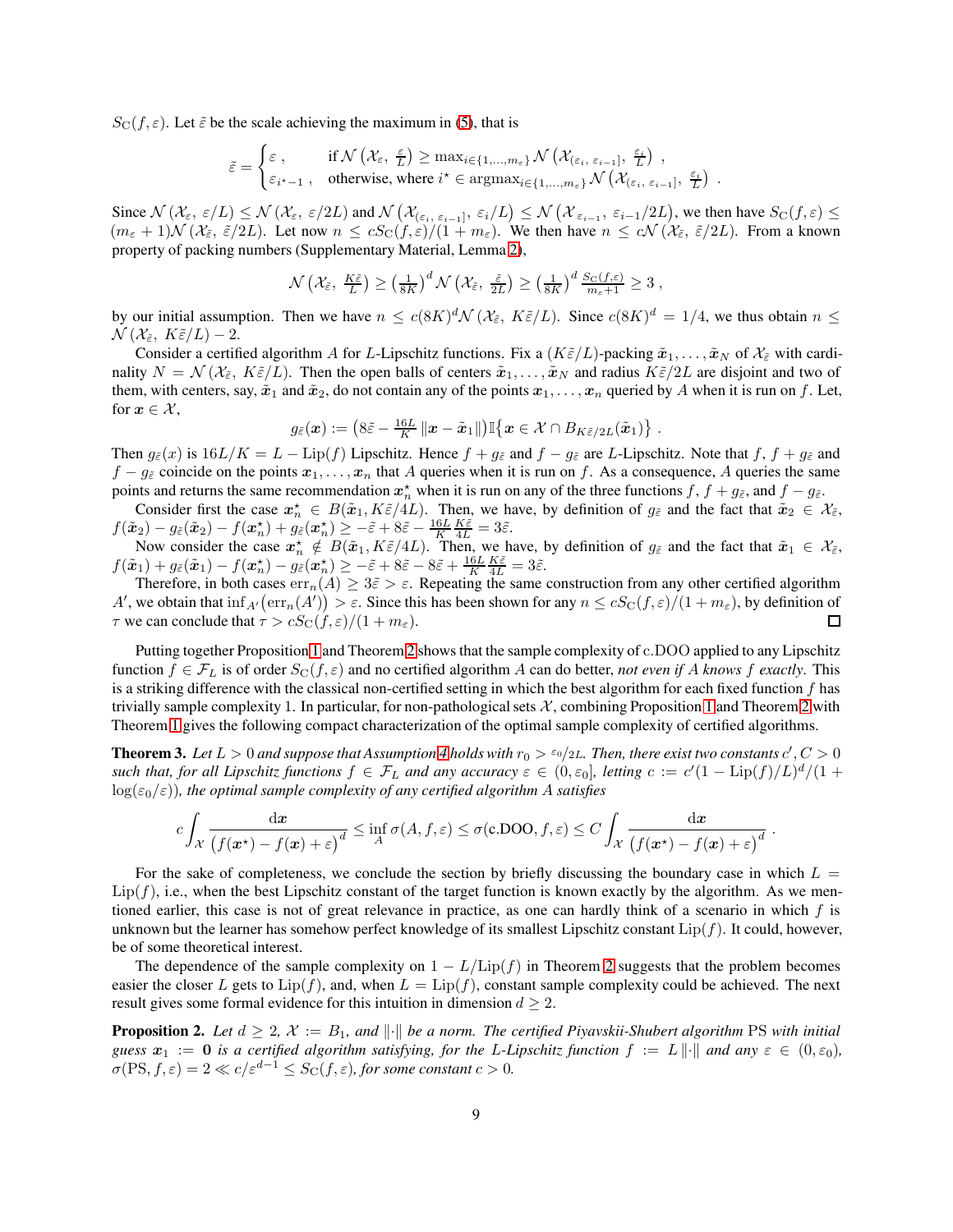For a full proof and a refresher on the PS algorithm, see Section [D.2](#page-15-0) of the Supplementary Material. The next result shows that, surprisingly, the sample complexity in dimension  $d = 1$  behaves differently. In this case,  $S_{\rm C}(f, \varepsilon)$ remains a lower bound even when  $L = \text{Lip}(f)$ . More precisely, the following proposition holds. Its proof is deferred to Section [D.3](#page-15-2) of the Supplementary Material.

<span id="page-9-2"></span>**Proposition 3.** *If*  $d = 1$ *, let*  $c = 2^{-8}/3$ *. Then, the sample complexity of any certified algorithm A satisfies, for any L*-Lipschitz function f and all  $\varepsilon \in (0, \varepsilon_0]$ ,  $\sigma(A, f, \varepsilon) > cS_{\rm C}(f, \varepsilon)/(1 + m_{\varepsilon})$ .

# 5 Conclusions

In this paper, we studied the sample complexity of certified zeroth-order Lipschitz optimization. We first showed that the sample complexity of the computationally tractable c.DOO algorithm scales with the quantity  $S_{\text{C}}(f, \varepsilon)$  introduced in Eq. [\(5\)](#page-2-0) (Proposition [1\)](#page-5-10). We then characterized this quantity in terms of the compact integral expression  $\int_{\mathcal{X}} d\mathbf{x} / (\max(\mathbf{f}) - \mathbf{f}(\mathbf{x}) + \varepsilon)^d$  (Theorem [1\)](#page-6-2), solving as a corollary a long-standing open problem in [Hansen et al.](#page-10-0) [\(1991\)](#page-10-0). Finally we proved an instance-dependent lower bound (Theorem [2\)](#page-7-1) showing that this integral characterizes (up to log factors) the optimal sample complexity of certified zeroth-order Lipschitz optimization in any dimensions  $d \geq 1$  whenever the smallest Lipschitz constant of f is not known exactly by the algorithm (Theorem [3\)](#page-8-0).

## 6 Acknowledgements

The work of Tommaso Cesari and Sébastien Gerchinovitz has benefitted from the AI Interdisciplinary Institute ANITI, which is funded by the French "Investing for the Future – PIA3" program under the Grant agreement ANR-19-P3IA-0004. Sébastien Gerchinovitz gratefully acknowledges the support of the DEEL project.<sup>[3](#page-9-8)</sup>. This work benefited from the support of the project BOLD from the French national research agency (ANR).

## References

- <span id="page-9-1"></span>Dario Azzimonti, David Ginsbourger, Clément Chevalier, Julien Bect, and Yann Richet. 2021. Adaptive design of experiments for conservative estimation of excursion sets. *Technometrics* 63, 1 (2021), 13–26.
- <span id="page-9-5"></span>Peter L. Bartlett, Victor Gabillon, and Michal Valko. 2019. A simple parameter-free and adaptive approach to optimization under a minimal local smoothness assumption. In *Proceedings of the 30th International Conference on Algorithmic Learning Theory (Proceedings of Machine Learning Research, Vol. 98)*, Aurélien Garivier and Satyen Kale (Eds.). PMLR, Chicago, Illinois, 184–206.
- <span id="page-9-0"></span>James Bergstra, Rémi Bardenet, Yoshua Bengio, and Balázs Kégl. 2011. Algorithms for hyper-parameter optimization. In *25th annual conference on neural information processing systems (NIPS 2011)*, Vol. 24. Neural Information Processing Systems Foundation, Neural Information Processing Systems Foundation, Granada, Spain, 2546–2554.
- <span id="page-9-3"></span>Clément Bouttier, Tommaso R Cesari, and Sébastien Gerchinovitz. 2020. Regret analysis of the Piyavskii-Shubert algorithm for global Lipschitz optimization. (Feb. 2020). Preprint.
- <span id="page-9-6"></span>Stephen Boyd and Lieven Vandenberghe. 2004. *Convex optimization*. Cambridge University Press, Cambridge.
- <span id="page-9-4"></span>Sébastien Bubeck, Rémi Munos, Gilles Stoltz, and Csaba Szepesvári. 2011. X-armed bandits. *Journal of Machine Learning Research* 12, May (2011), 1655–1695.
- <span id="page-9-7"></span>Antonio Cuevas, Ricardo Fraiman, and Beatriz Pateiro-López. 2012. On statistical properties of sets fulfilling rollingtype conditions. *Advances in Applied Probability* 44, 2 (2012), 311–329.

<span id="page-9-8"></span><sup>3</sup><https://www.deel.ai/>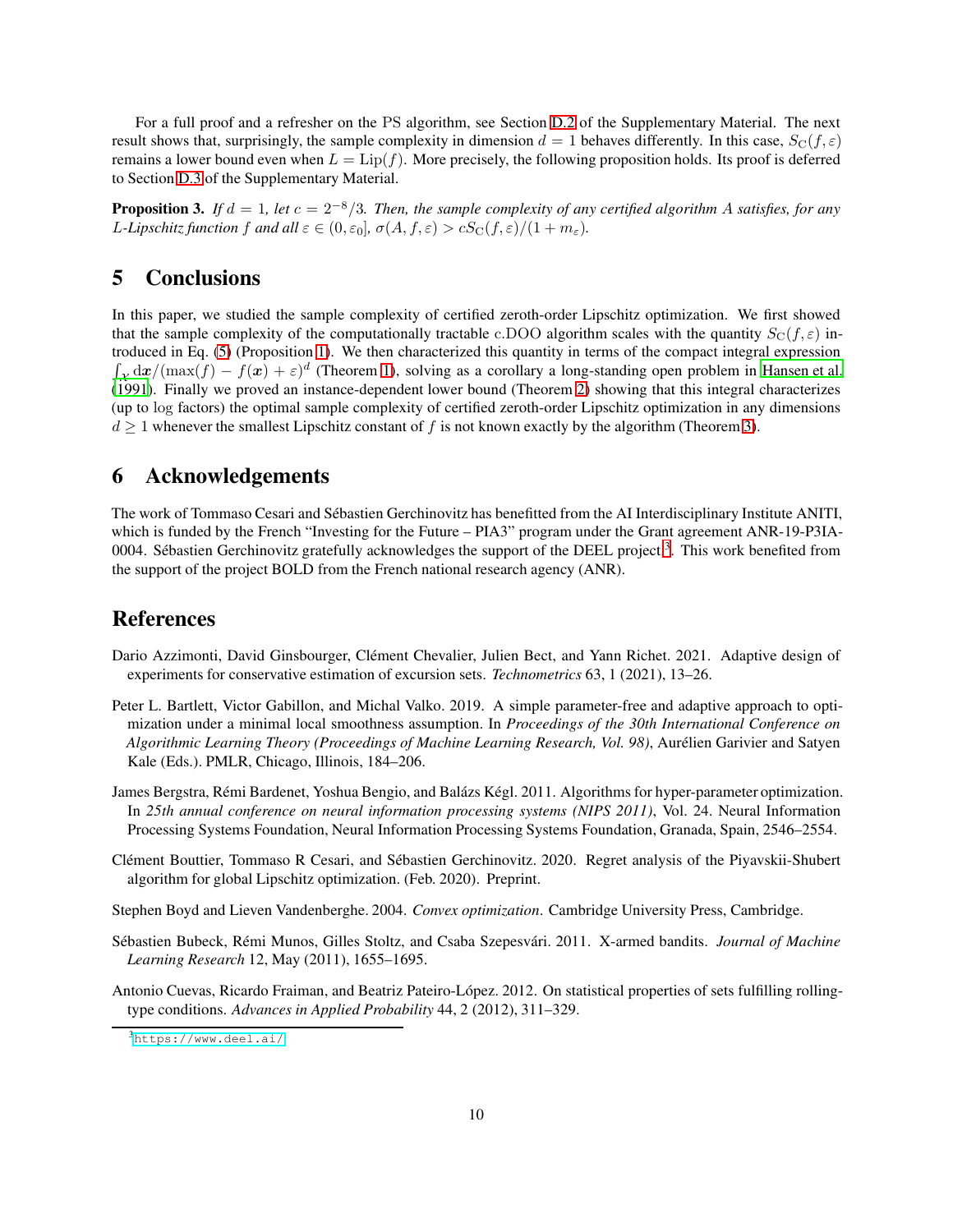- <span id="page-10-0"></span>Pierre Hansen, Brigitte Jaumard, and S-H Lu. 1991. On the number of iterations of Piyavskii's global optimization algorithm. *Mathematics of Operations Research* 16, 2 (1991), 334–350.
- <span id="page-10-14"></span>Matthias Horn. 2006. Optimal algorithms for global optimization in case of unknown Lipschitz constant. *Journal of Complexity* 22, 1 (2006), 50–70.
- <span id="page-10-17"></span>Yichun Hu, Nathan Kallus, and Xiaojie Mao. 2020. Smooth Contextual Bandits: Bridging the Parametric and Nondifferentiable Regret Regimes. In *Proceedings of Thirty Third Conference on Learning Theory (Proceedings of Machine Learning Research, Vol. 125)*, Jacob Abernethy and Shivani Agarwal (Eds.). PMLR, Online, 2007–2010.
- <span id="page-10-1"></span>Donald R Jones, Matthias Schonlau, and William J Welch. 1998. Efficient global optimization of expensive black-box functions. *Journal of Global optimization* 13, 4 (1998), 455–492.
- <span id="page-10-12"></span>Robert Kleinberg, Aleksandrs Slivkins, and Eli Upfal. 2008. Multi-Armed Bandits in Metric Spaces. In *Proceedings of the Fortieth Annual ACM Symposium on Theory of Computing* (Victoria, British Columbia, Canada) *(STOC '08)*. Association for Computing Machinery, New York, NY, USA, 681–690.
- <span id="page-10-6"></span>Robert Kleinberg, Aleksandrs Slivkins, and Eli Upfal. 2019. Bandits and experts in metric spaces. *Journal of the ACM (JACM)* 66, 4 (2019), 1–77.
- <span id="page-10-15"></span>Tor Lattimore and Csaba Szepesvári. 2020. *Bandit algorithms*. Cambridge University Press, Cambridge.
- <span id="page-10-11"></span>Cédric Malherbe and Nicolas Vayatis. 2017. Global optimization of Lipschitz functions. In *Proceedings of the 34th International Conference on Machine Learning*, Vol. PMLR 70. JMLR.org, Sydney, NSW, Australia, 2314–2323.
- <span id="page-10-5"></span>Rémi Munos. 2011. Optimistic Optimization of a Deterministic Function without the Knowledge of Its Smoothness. In *Proceedings of the 24th International Conference on Neural Information Processing Systems* (Granada, Spain) *(NIPS'11)*. Curran Associates Inc., Red Hook, NY, USA, 783–791.
- <span id="page-10-7"></span>Rémi Munos. 2014. From bandits to Monte-Carlo Tree Search: The optimistic principle applied to optimization and planning. *Foundations and Trends in Machine Learning* 7, 1 (2014), 1–130.
- <span id="page-10-10"></span>Yurii Nesterov. 2003. *Introductory lectures on convex optimization: A basic course*. Vol. 87. Springer Science & Business Media, New York, US.
- <span id="page-10-4"></span>A.G. Perevozchikov. 1990. The complexity of the computation of the global extremum in a class of multi-extremum problems. *U. S. S. R. Comput. Math. and Math. Phys.* 30, 2 (1990), 28–33.
- <span id="page-10-8"></span>S.A. Piyavskii. 1972. An algorithm for finding the absolute extremum of a function. *U. S. S. R. Comput. Math. and Math. Phys.* 12, 4 (1972), 57–67.
- <span id="page-10-2"></span>Yann Richet, Grégory Caplin, Jérôme Crevel, David Ginsbourger, and Victor Picheny. 2013. Using the efficient global optimization algorithm to assist nuclear criticality safety assessment. *Nuclear Science and Engineering* 175, 1 (2013), 1–18.
- <span id="page-10-9"></span>Bruno O Shubert. 1972. A sequential method seeking the global maximum of a function. *SIAM J. Numer. Anal.* 9, 3 (1972), 379–388.
- <span id="page-10-13"></span>Aleksandrs Slivkins. 2019. Introduction to Multi-Armed Bandits. *Foundations and Trends® in Machine Learning* 12, 1-2 (2019), 1–286. <https://doi.org/10.1561/2200000068>
- <span id="page-10-3"></span>Charlie Vanaret, Jean-Baptiste Gotteland, Nicolas Durand, and Jean-Marc Alliot. 2013. Preventing premature convergence and proving the optimality in evolutionary algorithms. In *International Conference on Artificial Evolution (Evolution Artificielle)*. Springer, Springer International Publishing, Cham, 29–40.
- <span id="page-10-18"></span>Martin J. Wainwright. 2019. *High-Dimensional Statistics: A Non-Asymptotic Viewpoint*. Cambridge University Press, Cambridge, United Kingdom.
- <span id="page-10-16"></span>Guenther Walther. 1997. Granulometric smoothing. *The Annals of Statistics* 25, 6 (1997), 2273–2299.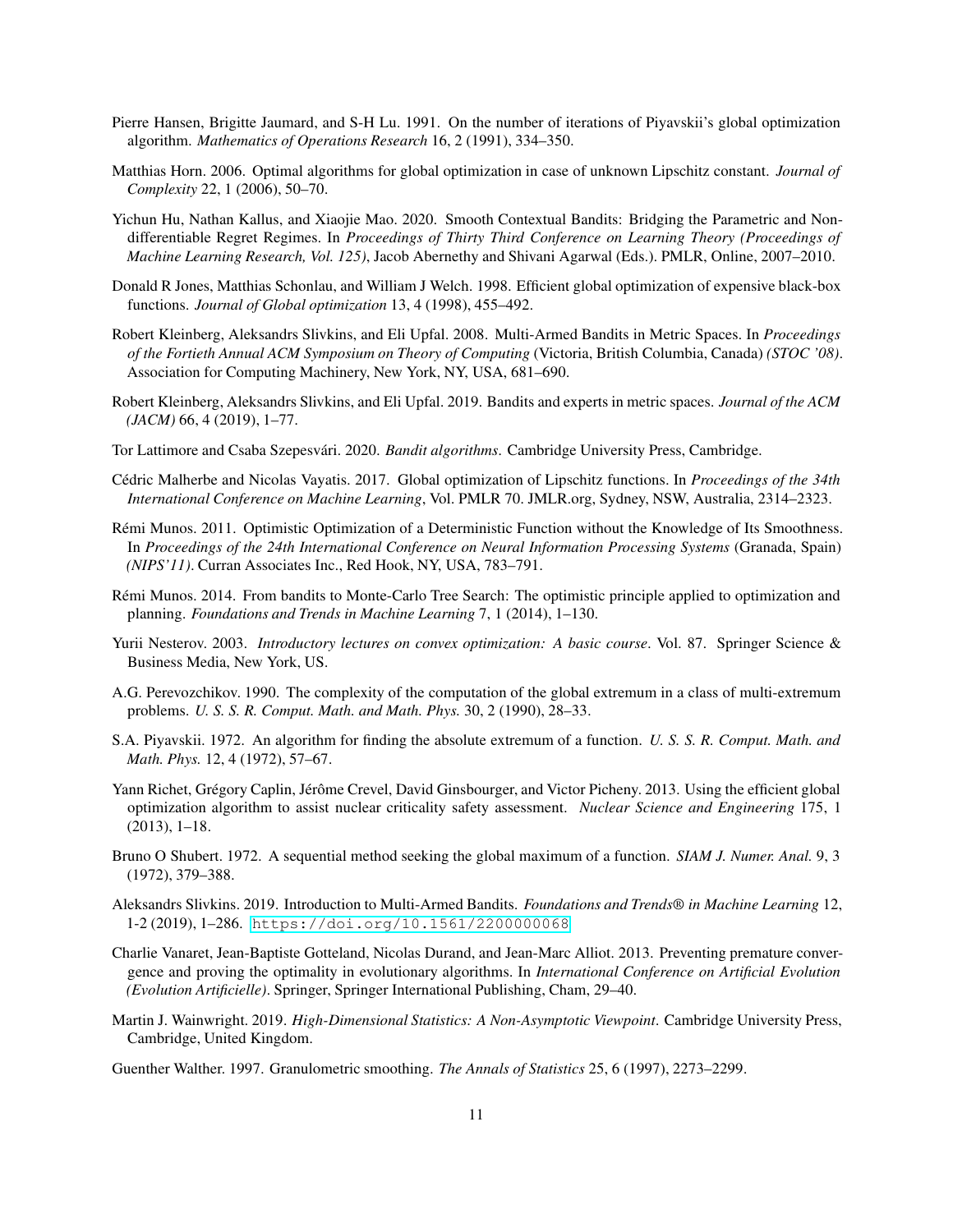# Instance-Dependent Bounds for Zeroth-order Lipschitz Optimization with Error Certificates

# Supplementary Material

# <span id="page-11-0"></span>A Useful Results on Packing and Covering

For the sake of completeness, we recall the definitions of packing and covering numbers, as well as some known useful results.

**Definition 1.** Fix any norm  $\|\cdot\|$ . For any non-empty and bounded subset E of  $\mathbb{R}^d$  and all  $r > 0$ ,

• *the* r*-*packing number *of* E *is the largest cardinality of an* r*-packing of* E*, i.e.,*

$$
\mathcal{N}(E,r) := \sup\{k \in \mathbb{N}^* : \exists \boldsymbol{x}_1,\ldots,\boldsymbol{x}_k \in E, \min_{i \neq j} \|\boldsymbol{x}_i - \boldsymbol{x}_j\| > r\};
$$

• *the* r*-*covering number *of* E *is the smallest cardinality of an* r*-covering of* E*, i.e.,*

$$
\mathcal{M}(E,r) := \min\left\{k \in \mathbb{N}^* : \exists x_1,\ldots,x_k \in \mathbb{R}^d, \forall x \in E, \exists i \in [k], ||x - x_i|| \leq r \right\}.
$$

*We also define*  $\mathcal{N}(\emptyset, r) = \mathcal{M}(\emptyset, r) = 0$  *for all*  $r > 0$ *.* 

<span id="page-11-1"></span>Covering numbers and packing numbers are closely related. In particular, the following well-known inequalities hold—see, e.g., [\(Wainwright, 2019,](#page-10-18) Lemmas 5.5 and 5.7, with permuted notation of M and  $\mathcal{N}$ ).<sup>[4](#page-11-4)</sup>

**Lemma 1.** *Fix any norm*  $\|\cdot\|$ *. For any bounded set*  $E \subset \mathbb{R}^d$  *and all*  $r > 0$ *,* 

<span id="page-11-2"></span>
$$
\mathcal{N}(E, 2r) \le \mathcal{M}(E, r) \le \mathcal{N}(E, r) . \tag{8}
$$

*Furthermore, for any*  $\delta > 0$  *and all*  $r > 0$ *,* 

<span id="page-11-5"></span>
$$
\mathcal{M}\left(B_{\delta},r\right) \leq \left(1 + 2\frac{\delta}{r}\mathbb{I}_{r < \delta}\right)^{d}.
$$
\n(9)

<span id="page-11-3"></span>We now state a known lemma about packing numbers at different scales. This is the go-to result for rescaling packing numbers.

**Lemma 2.** Fix any norm  $\|\cdot\|$ . For any bounded  $E \subset \mathbb{R}^d$  and all  $0 < r_1 < r_2 < \infty$ , we have

$$
\mathcal{N}(E,r_1) \leq \left(4\frac{r_2}{r_1}\right)^d \mathcal{N}(E,r_2) .
$$

*Proof.* Fix any bounded  $E \subset \mathbb{R}^d$  and  $0 < r_1 < r_2 < \infty$ . Consider an  $r_1$ -packing  $F = \{x_1, \ldots, x_{N_1}\}$  of E with cardinality  $N_1 = \mathcal{N}(E, r_1)$ . Consider then the following iterative procedure. Let  $F_0 = F$  and initialize  $k = 1$ . While  $F_{k-1}$  is non-empty, let  $y_k$  be any point in  $F_{k-1}$ , let  $F_k$  be obtained from  $F_{k-1}$  by removing the points at  $\|\cdot\|$ -distance less or equal to  $r_2$  from  $y_k$  (including  $y_k$  itself), and increase k by one. Then this procedure yields an  $r_2$ -packing of E with cardinality equal to the number of steps (the final value  $k_{fin}$  of k). At each step k, the balls with radius  $r_1/2$ centered at points that are removed at this step are included in the ball with radius  $2r_2$  centered at  $y_k$ . By a volume argument, then, the number of removed points at each step is smaller than or equal to  $v_{2r_2}/v_{r_1/2} = (4r_2/r_1)^d$ . Hence the total number of steps  $k_{\rm fin}$  is greater than or equal to  $\mathcal{N}\,(E,r_1)\,(r_1/4r_2)^d.$  This concludes the proof since  $\mathcal{N}\,(E,r_2)$ is greater than or equal to the total number of steps  $k_{fin}$ .  $\Box$ 

<span id="page-11-4"></span><sup>&</sup>lt;sup>4</sup>The definition of r-covering number of a subset E of  $\mathbb{R}^d$  implied by [\(Wainwright](#page-10-18), [2019,](#page-10-18) Definition 5.1) is slightly stronger than the one used in our paper, because elements  $x_1, \ldots, x_N$  of r-covers belong to E rather than just  $\mathbb{R}^d$ . Even if we do not need it for our analysis, Inequality [\(9\)](#page-11-5) holds also in this stronger sense.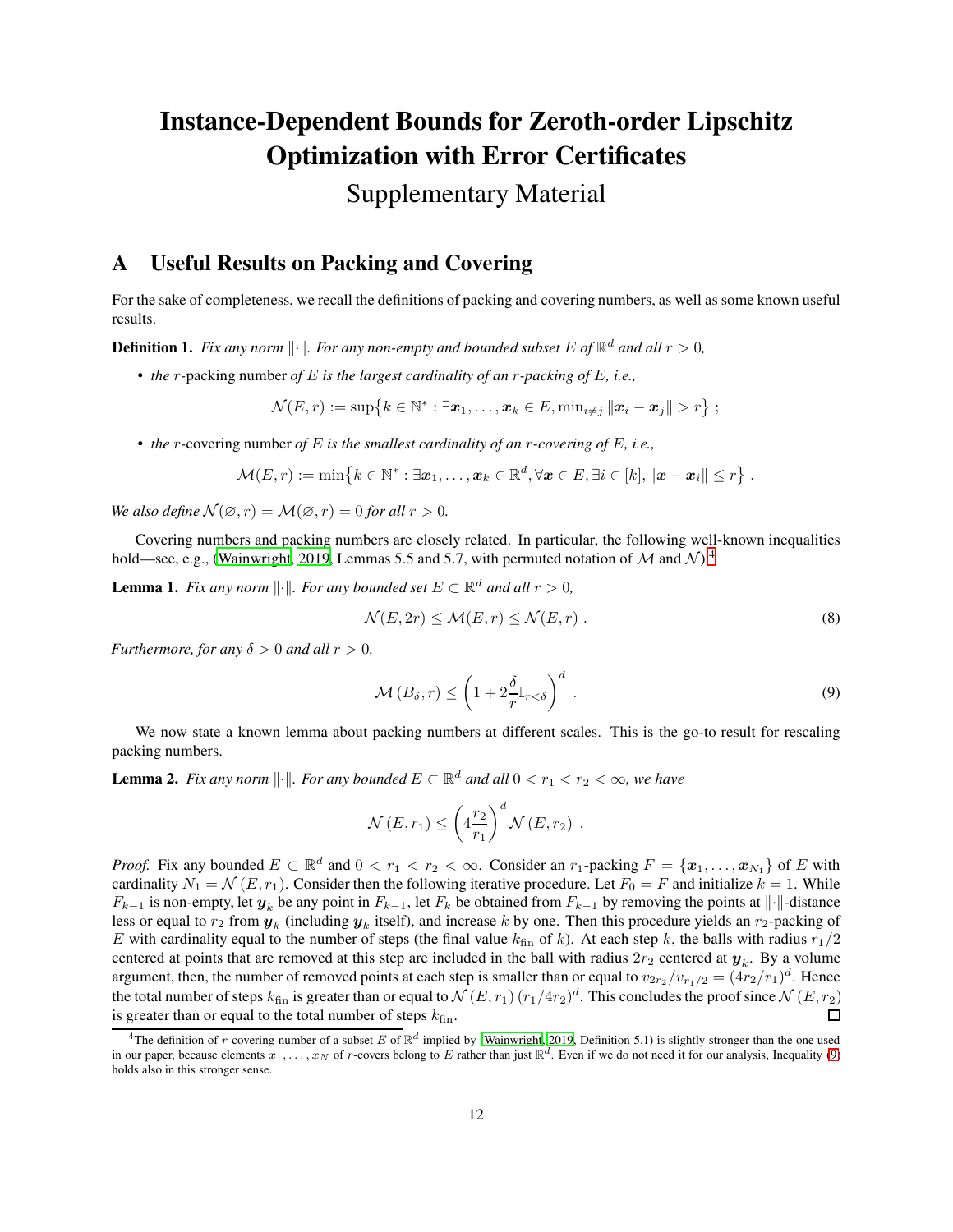## <span id="page-12-0"></span>B Missing Proofs of Section [2](#page-4-0)

In Section [2,](#page-4-0) we introduced a certified version of the DOO algorithm. To prove Proposition [1,](#page-5-10) we adapt and slightly improve (see Remark [2\)](#page-13-0) some of the arguments in [Munos \(2011\)](#page-10-5), showing that the sample complexity of c.DOO is upper bounded (up to constants) by  $S_{\text{C}}(f, \varepsilon)$ , defined in Eq. [\(5\)](#page-2-0).

### **Proof of Proposition [1.](#page-5-10)** Recall that f is an L-Lipschitz function with a global maximizer  $x^*$ .

Let us first show that Algorithm [1](#page-5-0) is indeed a certified algorithm, that is,  $f(x^*) - f(x_n) \leq \xi_n$  for all  $n \geq 1$ . Note that  $f(x^*) - f(x_1) \le LR = \xi_1$ , since f is L-Lipschitz and R bounds the diameter of  $X_{0,0} \supset \mathcal{X}$ . So, take any  $n \ge 2$ . Consider the state of the algorithm after exactly *n* evaluations of f. Let  $(h^*, i^*)$  correspond to the last time that Line [5](#page-5-2) was reached and let m be the total number of evaluations of f made up to that time  $(m \leq n)$ . Then the error certificate is  $\xi_n = f(x_{h^*,i^*}) + LR\delta^{h^*} - f(x_n^*)$ . By induction, it is straightforward to show that the union of the cells in  $\mathcal{L}_j$ contains  $\mathcal X$  at all steps  $j \in \mathbb N^*$ . Therefore, the global maximizer  $x^*$  belongs to a cell  $X_{\bar{h}, \bar{i}}$  with  $(\bar{h}, \bar{i}) \in \mathcal L_m$ . We have, using first Line [5](#page-5-2) and then Assumption [2](#page-4-2) and that  $f$  is  $L$ -Lipschitz,

<span id="page-12-2"></span>
$$
f(\boldsymbol{x}_{h^*,i^*}) + LR\delta^{h^*} \ge f(\boldsymbol{x}_{\bar{h},\bar{i}}) + LR\delta^{\bar{h}}
$$
  
\n
$$
\ge f(\boldsymbol{x}^*) - LR\delta^{\bar{h}} + LR\delta^{\bar{h}}
$$
  
\n
$$
= f(\boldsymbol{x}^*) .
$$
 (10)

This shows  $\xi_n \ge f(\boldsymbol{x}^\star) - f(\boldsymbol{x}_n^\star)$ . Hence Algorithm [1](#page-5-0) is a certified algorithm.

We now show the upper bound on  $\sigma(c.DOO, f, \varepsilon)$ . Consider the infinite sequence  $((h_\ell^*, i_\ell^*))_{\ell \in \mathbb{N}^*}$  of the leaves that are successively selected at Line [5](#page-5-2) of Algorithm [1.](#page-5-0) For any leaf  $(h, i) \in ((h_\ell^*, i_\ell^*))_{\ell \in \mathbb{N}^*}$ , let  $N_{h,i}$  be the number of evaluations of f made by Algorithm [1](#page-5-0) until the leaf  $(h, i)$  is selected at Line [5.](#page-5-2) Define then the stopping time

$$
I_{\varepsilon} = \inf \left\{ \ell \in \mathbb{N}^*; f(\boldsymbol{x}_{h^{\star}_{\ell}, i^{\star}_{\ell}}) + LR\delta^{h^{\star}_{\ell}} \leq \max_{i \in [N_{h^{\star}_{\ell}, i^{\star}_{\ell}}]} f(\boldsymbol{x}_i) + \varepsilon \right\}
$$

which corresponds to the first iteration when the event

<span id="page-12-3"></span><span id="page-12-1"></span>
$$
f(\boldsymbol{x}_{h^{\star},i^{\star}}) + LR\delta^{h^{\star}} \leq \max_{i \in [N_{h^{\star},i^{\star}}]} f(\boldsymbol{x}_i) + \varepsilon
$$
\n(11)

holds at Line [5.](#page-5-2) Consider the N-th evaluation of f with  $N = N_{h_{I_{\varepsilon}}^*, i_{I_{\varepsilon}}^*} + 1$ , that is, the first evaluation of f after the event [\(11\)](#page-12-1) holds for the first time. Then we have, from [\(11\)](#page-12-1) with  $(h^{\star}, i^{\star}) = (h^{\star}_{I_{\epsilon}}, i^{\star}_{I_{\epsilon}})$ ,

$$
f(\boldsymbol{x}_{h^\star,i^\star})+LR\delta^{h^\star}\leq \max_{i\in[N_{h^\star,i^\star}]}f(\boldsymbol{x}_i)+\varepsilon\leq \max_{i\in[N]}f(\boldsymbol{x}_i)+\varepsilon,
$$

and thus  $\xi_N \leq \varepsilon$ . Since by definition  $\sigma(c.DOO, f, \varepsilon) = \min\{n \in \mathbb{N}^* : \xi_n \leq \varepsilon\}$ , we have

<span id="page-12-4"></span>
$$
\sigma(\mathbf{c}.\mathbf{DOO}, f, \varepsilon) \le N = N_{h_{I_{\varepsilon}}^{\star}, i_{I_{\varepsilon}}^{\star}} + 1 \le 2 + K(I_{\varepsilon} - 1). \tag{12}
$$

We now bound  $I_{\varepsilon} - 1$  from above. Assume without loss of generality that  $I_{\varepsilon} - 1 \ge 1$  and consider the sequence  $(h_1^*, i_1^*), \ldots, (h_{I_{\varepsilon}-1}^*, i_{I_{\varepsilon}-1}^*)$  corresponding to the first  $I_{\varepsilon}-1$  times the DOO algorithm went through Line [5.](#page-5-2) Let  $\mathcal{E}_{\varepsilon}$ be the corresponding finite set  $\{x_{h_1^*, i_1^*, \dots, x_{h_{\varepsilon-1}^*, i_{\varepsilon-1}^*}\}$ . Recall that  $\varepsilon_{m_\varepsilon} := \varepsilon$  and  $\varepsilon_i := \varepsilon_0 2^{-i}$  for  $i < m_\varepsilon$ , with  $\varepsilon_0 := L \max_{\bm{x},\bm{y} \in \mathcal{X}} \|\bm{x} - \bm{y}\|.$  Recall also that  $\mathcal{X}_\varepsilon := \{\bm{x} \in \mathcal{X} : \max(f) - f(\bm{x}) \leq \varepsilon\}$  and for all  $0 \leq a < b,$  $\mathcal{X}_{(a,b]} := \{x \in \mathcal{X} : a < f(x^*) - f(x) \leq b\}$ . Since any  $x \in \mathcal{X}$  is  $\varepsilon_0$ -optimal, then it either belongs to  $\mathcal{X}_{\varepsilon}$  or one of the layers  $\mathcal{X}_{(\varepsilon_i,\varepsilon_{i-1}]}$ . Thus we have  $\mathcal{E}_{\varepsilon} \subset \mathcal{X}_{\varepsilon} \bigcup \left( \bigcup_{i=1}^{m_{\varepsilon}} \mathcal{X}_{(\varepsilon_i,\varepsilon_{i-1}]} \right)$ , so that

$$
I_{\varepsilon}-1=\operatorname{card}(\mathcal{E}_{\varepsilon})\leq \operatorname{card}(\mathcal{E}_{\varepsilon}\cap\mathcal{X}_{\varepsilon})+\sum_{i=1}^{m_{\varepsilon}}\operatorname{card}(\mathcal{E}_{\varepsilon}\cap\mathcal{X}_{(\varepsilon_{i},\varepsilon_{i-1}]})\enspace.
$$

Let  $N_{\varepsilon,m_{\varepsilon}+1}$  be the cardinality of  $\mathcal{E}_{\varepsilon} \cap \mathcal{X}_{\varepsilon}$ . For  $i = 1, \ldots, m_{\varepsilon}$ , let  $N_{\varepsilon,i}$  be the cardinality of  $\mathcal{E}_{\varepsilon} \cap \mathcal{X}_{(\varepsilon_i, \varepsilon_{i-1})}$ .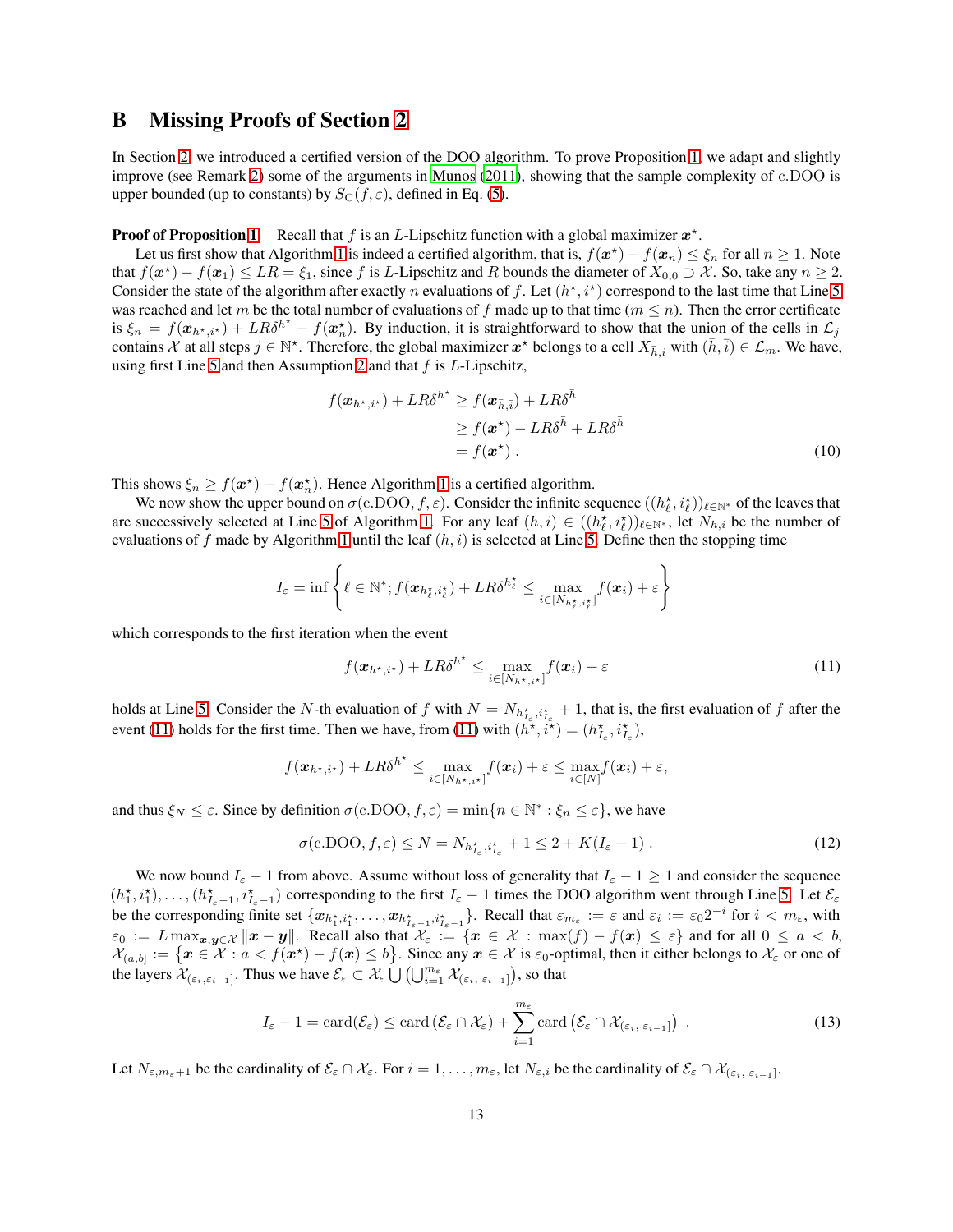Note that the arguments leading to [\(10\)](#page-12-2) imply that for  $x_{h,j} \in \mathcal{E}_{\varepsilon}$ ,

$$
x_{h,j} \in \mathcal{X}_{LR\delta^h}.\tag{14}
$$

<span id="page-13-1"></span>.

Consider two distinct  $x_{h,j}, x_{h',j'} \in \mathcal{E}_{\varepsilon} \cap \mathcal{X}_{(\varepsilon_i, \varepsilon_{i-1}]}$ . Then, from Assumption [3](#page-4-3) and [\(14\)](#page-13-1), we obtain

$$
||\boldsymbol{x}_{h,j}-\boldsymbol{x}_{h',j'}||\geq \nu \delta^{\max(h,h')} > \frac{\nu \varepsilon_i}{LR}
$$

Hence, by definition of packing numbers, we have

<span id="page-13-2"></span>
$$
N_{\varepsilon,i} \le \mathcal{N}\left(\mathcal{X}_{(\varepsilon_i, \varepsilon_{i-1}]}, \frac{\nu \varepsilon_i}{LR}\right)
$$

Using now Lemma [2](#page-11-3) (Section [A\)](#page-11-0), we obtain

$$
N_{\varepsilon,i} \leq \left(\mathbf{1}_{\nu/R\geq 1} + \mathbf{1}_{\nu/R<1} \left(\frac{4R}{\nu}\right)^{d}\right) \mathcal{N}\left(\mathcal{X}_{(\varepsilon_{i},\varepsilon_{i-1}]},\frac{\varepsilon_{i}}{L}\right).
$$
 (15)

.

Let now  $x_{h_\ell^*, i_\ell^*} \in \mathcal{E}_{\varepsilon} \cap \mathcal{X}_{\varepsilon}$ , with  $\ell \in \{1, \ldots, I_{\varepsilon}-1\}$ . The leaf  $(h_\ell^*, i_\ell^*)$  was selected when the algorithm went through Line [5](#page-5-2) for the  $\ell$ -th time. By definition of  $I_{\varepsilon}$ , the event [\(11\)](#page-12-1) does not hold when  $(h^*, i^*) = (h^*_{\ell}, i^*_{\ell})$  and thus

$$
f(\boldsymbol{x}_{h_\ell^*,i_\ell^*})+LR\delta^{h_\ell^*} > \max_{i\in[N_{h_\ell^*,i_\ell^*}]}f(\boldsymbol{x}_i)+\varepsilon \geq f(\boldsymbol{x}_{h_\ell^*,i_\ell^*})+\varepsilon.
$$

This implies that  $LR\delta^{h_{\ell}^{\star}} > \varepsilon$  and thus

$$
\delta^{h_{\ell}^{\star}} > \frac{\varepsilon}{LR} \ .
$$

Now consider two distinct  $x_{h,j}, x_{h',j'} \in \mathcal{E}_\varepsilon \cap \mathcal{X}_\varepsilon$ . Then, from Assumption [3,](#page-4-3) we obtain

$$
||x_{h,j}-x_{h',j'}|| \geq \nu \delta^{\max(h,h')} > \frac{\nu \varepsilon}{LR}.
$$

Hence, we have

$$
N_{\varepsilon,m_{\varepsilon}+1}\leq\mathcal{N}\left(\mathcal{X}_{\varepsilon},\frac{\nu\varepsilon}{LR}\right).
$$

Using now Lemma [2](#page-11-3) (Section [A\)](#page-11-0), we obtain

$$
N_{\varepsilon,m_{\varepsilon}+1} \leq \left(\mathbf{1}_{\nu/R\geq 1} + \mathbf{1}_{\nu/R<1}\left(\frac{4R}{\nu}\right)^d\right) \mathcal{N}\left(\mathcal{X}_{\varepsilon},\frac{\varepsilon}{L}\right).
$$

<span id="page-13-0"></span>Combining [\(12\)](#page-12-3) and [\(13\)](#page-12-4) with [\(15\)](#page-13-2) and the last inequality concludes the proof.

Remark 2. *The analysis of the DOO algorithm in [Munos \(2011,](#page-10-5) Theorem 1) does not address the certified setting. The previous proof adapts this analysis to the certified setting and, in passing, slightly improves some of the arguments. Indeed, when counting the cell representatives that are selected, [Munos \(2011,](#page-10-5) Theorem 1) partitions the domain* X *at any depth h of the tree, yielding bounds involving packing numbers of the form*  $\mathcal{N}(\mathcal{X}_{\varepsilon_{k-1}},\frac{\varepsilon_k}{L})$ ,  $k=1,\ldots,m_\varepsilon$ . *In contrast we partition the values of f, yielding bounds involving the smaller packing numbers*  $\mathcal{N}(\mathcal{X}_{(\varepsilon_k,\varepsilon_{k-1}]},\frac{\varepsilon_k}{L})$ *,*  $k=1,\ldots,m_\varepsilon$  (and  $\mathcal{N}\left(\mathcal{X}_\varepsilon,\frac{\varepsilon}{L}\right)$  that is specific to the certified setting). This improvement also enables us to slightly *refine the bound of [Munos](#page-10-5) [\(2011,](#page-10-5) Theorem 1) in the non-certified setting, see Remark [4](#page-18-0) in Section [E.](#page-17-0) We also refer to this remark for more details on the two partitions just discussed.*

**Remark 3.** *The bound of Proposition [1,](#page-5-10) based on Eq.* [\(5\)](#page-2-0), *is built by partitioning*  $[0, \varepsilon_0]$  *into the*  $m_{\varepsilon} + 1$  *sets*  $[0,\varepsilon],(\varepsilon,\varepsilon_{m_{\varepsilon}-1}],(\varepsilon_{m_{\varepsilon}-1},\varepsilon_{m_{\varepsilon}-2}],\ldots,(\varepsilon_1,\varepsilon_0]$  whose lengths are sequentially doubled (except from  $[0,\varepsilon]$  to  $(\varepsilon,\varepsilon_{m_{\varepsilon}-1}]$ *and from*  $(\epsilon, \epsilon_{m_{\epsilon}-1}]$  *to*  $(\epsilon_{m_{\epsilon}-1}, \epsilon_{m_{\epsilon}-2}]$ *). As can be seen from the proof of Proposition [1,](#page-5-10) more general bounds could be obtained, based on more general partitions of*  $[0, \varepsilon_0]$ . The *benefits of the present partition are the following. First, except for*  $[0, \varepsilon]$ *, it considers sets whose upper values are no more than twice the lower values, which controls the magnitude of their corresponding packing numbers in Eq.* [\(5\)](#page-2-0)*, at scale the lower values. Second, the number of sets in the partition is logarithmic in*  $1/\varepsilon$  *which controls the sum in Eq.* [\(5\)](#page-2-0). Finally, the upper bound is then tight up to *a logarithmic factor for functions*  $f \in \mathcal{F}_L$ , as proved in Section [4.](#page-7-0) Note also that the same generalization could be *applied in the non-certified setting, see Section [E.](#page-17-0)*

 $\Box$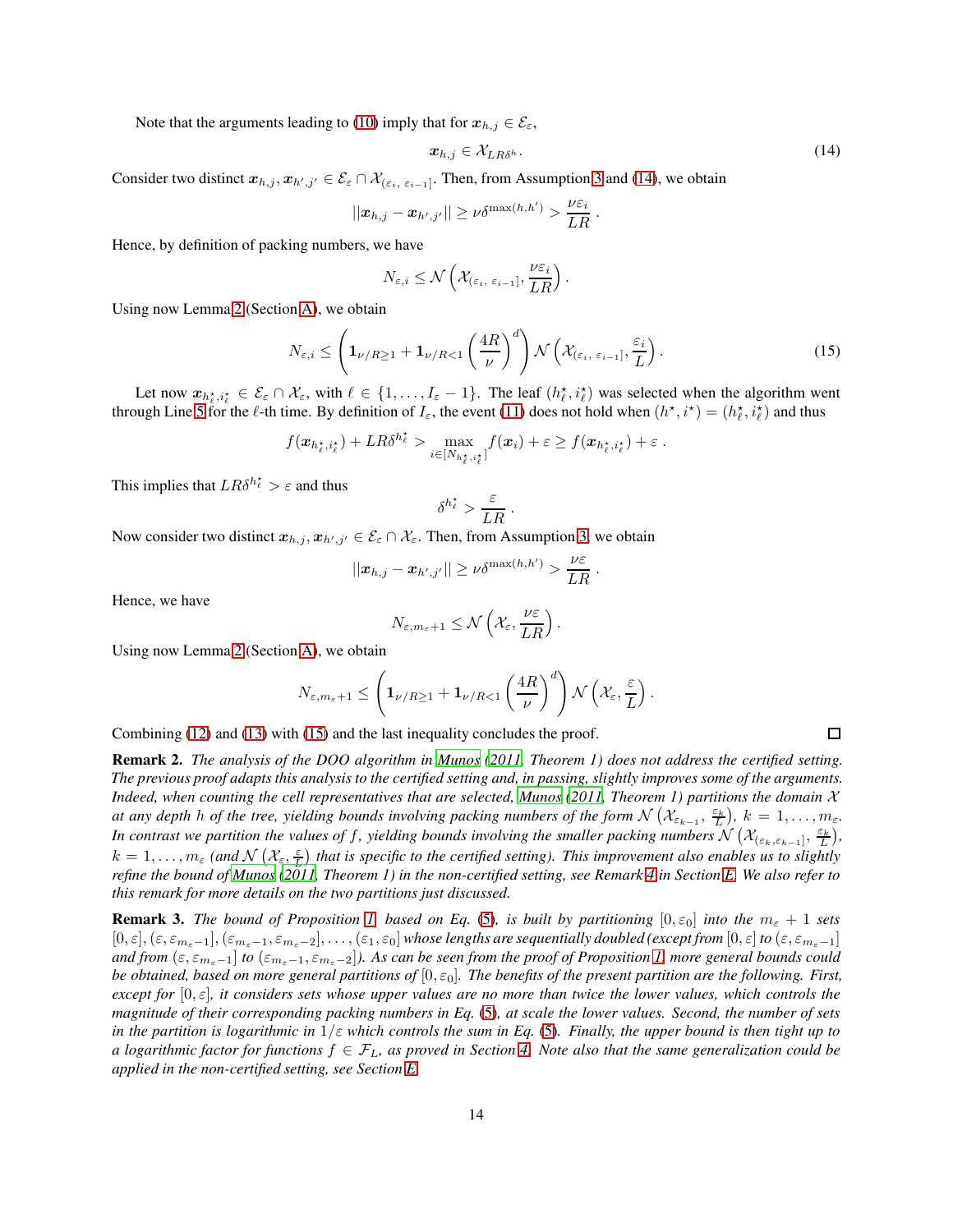## C Missing Proofs of Section [3](#page-5-1)

<span id="page-14-0"></span>We now prove a result on the sum of volumes of overlapping layers that is used in the proof of Theorem [1.](#page-6-2)

**Lemma 3.** If f is L-Lipschitz, fix  $\varepsilon > 0$  and recall that  $m_{\varepsilon} := \left[\log_2(\varepsilon_0/\varepsilon)\right]$ ,  $\varepsilon_{m_{\varepsilon}} := \varepsilon$ , and for all  $k \le m_{\varepsilon} - 1$ ,  $\varepsilon_k =: \varepsilon_0 2^{-k}$ . Then, there exist  $c, C > 0$  (e.g.,  $c = 1/5$  and  $C := 2 \cdot 16^d$ ) such that, for all  $\varepsilon \in (0, \varepsilon_0]$ ,

$$
\frac{\text{vol}(\mathcal{X}_{2\varepsilon})}{\varepsilon^d} + \sum_{k=1}^m \frac{\text{vol}\left(\mathcal{X}_{\left(\frac{1}{2}\varepsilon_k, 2\varepsilon_{k-1}\right]}\right)}{\varepsilon_{k-1}^d} \leq 8^d \left(\frac{\text{vol}(\mathcal{X}_{\varepsilon})}{\varepsilon^d} + \sum_{i=1}^m \frac{\text{vol}(\mathcal{X}_{\left(\varepsilon_k, \varepsilon_{k-1}\right]})}{\varepsilon_{k-1}^d}\right).
$$

*Proof.* To avoid clutter, we denote  $m_{\varepsilon}$  simply by m. The left hand side can be upper bounded by

$$
\begin{aligned} \frac{\mathrm{vol}(\mathcal{X}_{\varepsilon})+\mathrm{vol}\big(\mathcal{X}_{(\varepsilon_{m},\varepsilon_{m-1})}\big)+\mathrm{vol}\big(\mathcal{X}_{(\varepsilon_{k+1},\varepsilon_{k})}\big)}{\varepsilon^{d}} \\ &+\sum_{k=1}^{m-2}\frac{\mathrm{vol}\left(\mathcal{X}_{(\varepsilon_{k+1},\varepsilon_{k})}\right)+\mathrm{vol}\left(\mathcal{X}_{(\varepsilon_{k},\varepsilon_{k-1})}\right)\mathrm{vol}\left(\mathcal{X}_{(\varepsilon_{k-1},\varepsilon_{k-2})}\right)}{\varepsilon^{d}_{k-1}} \\ &+\frac{\mathrm{vol}(\mathcal{X}_{\varepsilon})+\mathrm{vol}\big(\mathcal{X}_{(\varepsilon_{m},\varepsilon_{m-1})}\big)+\mathrm{vol}\big(\mathcal{X}_{(\varepsilon_{m-1},\varepsilon_{m-2})}\big)+\mathrm{vol}\big(\mathcal{X}_{(\varepsilon_{m-2},\varepsilon_{m-3})}\big)}{\varepsilon^{d}_{m-2}} \\ &+\frac{\mathrm{vol}\big(\mathcal{X}_{\varepsilon})+\mathrm{vol}\big(\mathcal{X}_{(\varepsilon_{m},\varepsilon_{m-1})}\big)+\mathrm{vol}\big(\mathcal{X}_{(\varepsilon_{m-1},\varepsilon_{m-2})}\big)}{\varepsilon^{d}_{m-1}} \\ &\leq 3\frac{\mathrm{vol}\big(\mathcal{X}_{\varepsilon}\big)}{\varepsilon^{d}}+\big(2^{d}+2\big)\frac{\mathrm{vol}\big(\mathcal{X}_{(\varepsilon_{m},\varepsilon_{m-1})}\big)}{\varepsilon^{d}_{m-1}}+\big(4^{d}+2^{d}+1\big)\frac{\mathrm{vol}\big(\mathcal{X}_{(\varepsilon_{m-1},\varepsilon_{m-2})}\big)}{\varepsilon^{d}_{m-2}} \\ &+\frac{1}{2^{d}}\sum_{k=2}^{m-1}\frac{\mathrm{vol}\big(\mathcal{X}_{(\varepsilon_{k},\varepsilon_{k-1})}\big)}{\varepsilon^{d}_{k-1}}+\frac{2^{d}}{\varepsilon^{d}_{k-1}}\frac{\mathrm{vol}\big(\mathcal{X}_{(\varepsilon_{k},\varepsilon_{k-1})}\big)}{\varepsilon^{d}_{m-2}} \\ &+\frac{1}{2^{d}}\sum_{k=2}^{m-1}\frac{\mathrm{vol}\big(\mathcal{X}_{(\varepsilon_{m},\
$$

where we applied several times the definition of the  $\varepsilon_k$ 's, the inequality follows by  $1/\varepsilon^d + 1/\varepsilon_{m-1}^d + 1/\varepsilon_{m-2}^d \le$  $\min\{3(1/\varepsilon^d),\ (2^d+2)(1/\varepsilon_{m-1}^d),\ (4^d+2^d+1)(1/\varepsilon_{m-2}^d)\}\text{, and the proof is concluded observing that } \max(3,1,4^d)=4^d$ and  $\hat{4}^d + 1/2^d + 1 + 2^d \leq 8^d$ .

<span id="page-14-1"></span>We denote by  $A + B$  the Minkowski sum of two sets A, B and for any set A and all  $\lambda \in \mathbb{R}$ , we let  $\lambda A := \{\lambda a :$  $a \in A$ .

**Proposition [4](#page-6-0).** *If f is L-Lipschitz and X satisfies Assumption 4 with*  $r_0 > 0, \gamma \in (0,1]$ *, then, for all*  $0 < w < u <$  $2Lr_0$ 

$$
\mathcal{N}\left(\mathcal{X}_u, \ \frac{u}{L}\right) \leq \frac{1}{\gamma} \frac{\text{vol}\big(\mathcal{X}_{(3/2)u}\big)}{\text{vol}\left(\frac{u}{2L}B_1\right)} \qquad \text{and} \qquad \mathcal{N}\left(\mathcal{X}_{(w,u]}, \ \frac{w}{L}\right) \leq \frac{1}{\gamma} \frac{\text{vol}\big(\mathcal{X}_{(w/2,3u/2]}\big)}{\text{vol}\left(\frac{w}{2L}B_1\right)} \ .
$$

*Proof.* Fix any  $u > w > 0$ . Let  $\eta_1 := \frac{u}{L}$ ,  $\eta_2 := \frac{w}{L}$ ,  $E_1 := \mathcal{X}$ ,  $E_2 := \mathcal{X}_w^c$ , and  $i \in [2]$ . Note that for any  $\eta > 0$  and  $A, E \subset \mathbb{R}^d$ , the balls of radius  $\eta/2$  centered at the elements of an  $\eta$ -packing of A intersected with E are all disjoint and included in  $(A + B_{\eta/2}) \cap E$ . Thus,  $\mathcal{N}(\mathcal{X}_u \cap E_i, \eta_i) \le \text{vol}((\mathcal{X}_u \cap E_i + B_{\eta_i/2}) \cap \mathcal{X})/\text{vol}(B_{\eta_i/2} \cap \mathcal{X})$ . To lower bound the denominator, simply apply Assumption [4](#page-6-0) to obtain  $\text{vol}(B_{n_i/2}(\boldsymbol{x}) \cap \mathcal{X}) \ge \gamma \text{vol}(B_{n_i/2})$ . To upper bound the numerator, take an arbitrary point  $x_i \in (\mathcal{X}_u \cap E_i + B_{\eta_i/2}) \cap \mathcal{X}$ . By definition of Minkowski sum, there exists  $x_i' \in \mathcal{X}_u \cap E_i$  such that  $||x_i - x_i'|| \leq \frac{\eta_i}{2}$ . Hence  $f(x^*) - f(x_i) \leq f(x^*) - f(x_i') + |f(x_i') - f(x_i)| \leq u + L(\frac{\eta_i}{2}) \leq$  $(3/2)u$ . This implies that  $x_i \in \mathcal{X}_{(3/2)u}$ , which proves the first inequality. For the second one, note that  $x_2$  satisfies  $f(\mathbf{x}^*) - f(\mathbf{x}_2) \ge f(\mathbf{x}^*) - f(\mathbf{x}'_2) - |f(\mathbf{x}'_2) - f(\mathbf{x}_2)| \ge w - L(n_2/2) = (1/2)w.$  $\Box$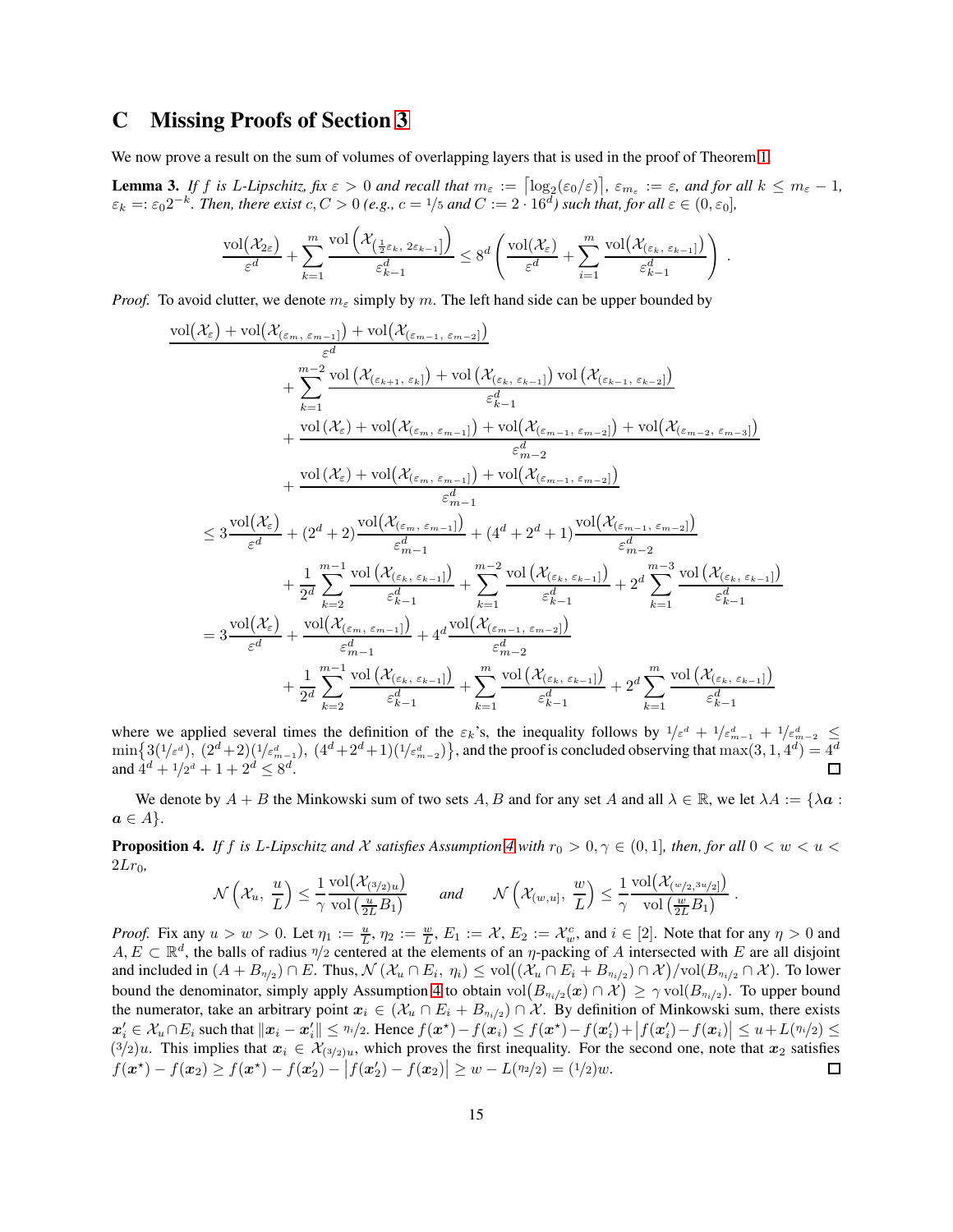## D Missing Proofs of Section [4](#page-7-0)

<span id="page-15-1"></span>In this section we provide all missing details and proofs from Section [4.](#page-7-0)

### D.1 Missing details in the Proof of Theorem [2](#page-7-1)

We claimed that the quantity  $\tau$  introduced in Eq. [\(7\)](#page-7-2) lower bounds the sample complexity  $\sigma(A, f, \varepsilon)$  of any certified algorithm A. To prove this formally, fix an arbitrary certified algorithm A, let  $N = \sigma(A, f, \varepsilon)$ , and assume by contradiction that  $N < \tau$ . Then we have  $err_N(A) \ge \inf_{A'}(err_N(A')) > \varepsilon$  by definition of  $\tau$ . This means that there exists an L-Lipschitz function g, coinciding with f on  $x_1, \ldots, x_N$  and such that  $\max(g) - x_N^* > \varepsilon$ . Now, since  $x_i, x_i^*$ , and  $\xi_i$  are deterministic functions of the previous observations  $f(x_1) = g(x_1), \ldots, f(x_{i-1}) = g(x_{i-1})$ (for all  $i = 1, ..., N$ ), running A on either f or g returns the same  $x_i$ ,  $x_i^*$ , and  $\xi_i$  (for all  $i = 1, ..., N$ ). Thus we have that  $\sigma(A, g, \varepsilon) = \sigma(A, f, \varepsilon) = N$ . This, together with the fact that A is a certified algorithm, implies that  $\varepsilon < \max(g) - \boldsymbol{x}_N^* \leq \xi_N \leq \varepsilon$ , which yields a contradiction.  $\Box$ 

### <span id="page-15-0"></span>D.2 The Piyavskii-Shubert Algorithm and Proof of Proposition [2](#page-8-1)

The Piyavskii-Shubert Algorithm. In this section, we recall the definition of the certified Piyavskii-Shubert algo-rithm (Algorithm [2,](#page-15-3) [Piyavskii 1972;](#page-10-8) [Shubert 1972](#page-10-9)) and we show that if  $\text{Lip}(f) = L$  (i.e., if the best Lipschitz constant of f is known exactly by the algorithm) the sample complexity can be constant in dimension  $d \ge 2$  (Proposition [2\)](#page-8-1).

Algorithm 2: Certified Piyavskii-Shubert algorithm (PS) **input:** Lipschitz constant  $L > 0$ , norm  $\|\cdot\|$ , initial guess  $x_1 \in \mathcal{X}$ for  $i = 1, 2, ...$  do pick the next query point  $x_i$ observe the value  $f(\boldsymbol{x}_i)$ output the recommendation  $\boldsymbol{x}_i^\star \leftarrow \operatorname{argmax}_{\boldsymbol{x} \in \{ \boldsymbol{x}_1, ..., \boldsymbol{x}_i \}} f(\boldsymbol{x})$ output the error certificate  $\xi_i = \hat{f}_i^* - f_i^*$ , where  $\hat{f}_i(\cdot) \leftarrow \min_{j \in [i]} \left\{ f(x_j) + L \left\| x_j - (\cdot) \right\| \right\}$ ,  $\hat{f}_i^{\star} \leftarrow \max_{\boldsymbol{x} \in \mathcal{X}} \hat{f}_i(\boldsymbol{x}), f_i^{\star} \leftarrow \max_{j \in [i]} f(\boldsymbol{x}_j)$ , and let  $\boldsymbol{x}_{i+1} \in \operatorname{argmax}_{\boldsymbol{x} \in \mathcal{X}} \hat{f}_i(\boldsymbol{x})$ 

<span id="page-15-3"></span>**Proof of Proposition [2.](#page-8-1)** Fix any  $\varepsilon \in (0, \varepsilon_0)$  and any L-Lipschitz function f. Since f is L-Lipschitz, then  $\max_{x \in \mathcal{X}} \hat{f}_i(x) \geq$  $\max_{\boldsymbol{x}\in\mathcal{X}} f(\boldsymbol{x})$  for all  $i \in \mathbb{N}^*$ . Hence  $\max_{\boldsymbol{x}\in\mathcal{X}} f(\boldsymbol{x}) - f(\boldsymbol{x}_i^{\star}) \leq \max_{\boldsymbol{x}\in\mathcal{X}} \hat{f}_i(\boldsymbol{x}) - f_i^{\star} = \xi_i$ . This shows that the certified Piyavskii-Shubert algorithm is indeed a certified algorithm. Then, if  $f := L \|\cdot\|$  and  $x_1 := 0$ , we have that  $\widehat{f}_1 = f$ ,  $\xi_1 = L$ , and  $x_2$  belongs to the the unit sphere, i.e.,  $x_2$  is a maximizer of f. Since  $f_2 = f$ , we have that  $\xi_2 = 0$ , hence  $\sigma(\text{PS}, f, \varepsilon) = 2$ . Finally, by definition [\(5\)](#page-2-0), we have  $S_{\text{C}}(f, \varepsilon) \geq \mathcal{N}(\argmax_{\mathcal{X}} f, \varepsilon/L)$ . Since  $\argmax_{\mathcal{X}} f$  is the unit sphere, there exists a constant c, only depending on d,  $\|\cdot\|$  and L, such that  $S_{\text{C}}(f, \varepsilon) \ge c/\varepsilon^{d-1}$ .  $\Box$ 

We give some intuition on Proposition [2.](#page-8-1) Consider a function  $f$  that has Lipschitz constant exactly  $L$ , and a pair of points in  $\mathcal X$  whose respective values of f are maximally distant, that is the difference of values of f is exactly  $L$  times the norm of the input difference. This configuration provides strong information on the value of the global maximum of  $f$ , as is illustrated in the proof of Proposition [2.](#page-8-1) Another interpretation is that when  $f$  has Lipschitz constant exactly L, there is less flexibility for the L-Lipschitz function q that yields the maximal optimization error in  $err_n(A)$  (introduced in the proof of Theorem [2\)](#page-7-1).

### <span id="page-15-2"></span>D.3 Proof of Proposition [3](#page-9-2)

Let f be an arbitrary L-Lipschitz function. Let  $K = 8$ . As for the proof of Theorem [2,](#page-7-1) it is sufficient to show that  $\tau > cS_{\rm C}(f,\varepsilon)/(1+m_{\varepsilon})$ , with  $\tau$  defined in [\(7\)](#page-7-2). If  $cS_{\rm C}(f,\varepsilon)/(1+m_{\varepsilon}) < 1$ , then the result follows by  $\tau \ge 1$ . Consider then from now on that  $cS_{\text{C}}(f, \varepsilon)/(1 + m_{\varepsilon}) \geq 1$ .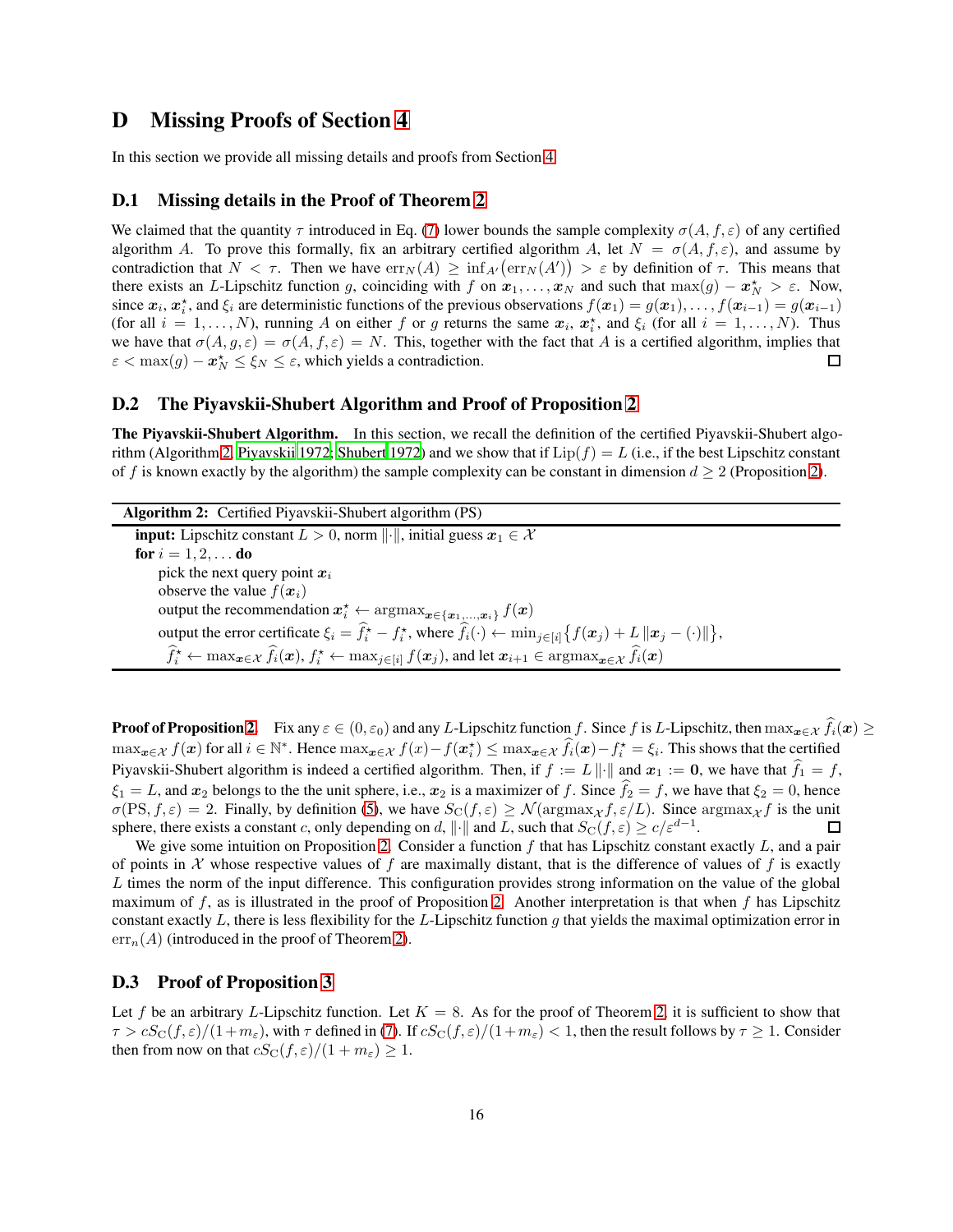Defining  $\tilde{\varepsilon}$  as in the proof of Theorem [2,](#page-7-1) one can prove similarly that  $cS_{\rm C}(f,\varepsilon)/(1+m_{\varepsilon}) \leq c\mathcal{N}(\mathcal{X}_{\tilde{\varepsilon}},\tilde{\varepsilon}/2L)$ . From Lemma [2,](#page-11-3)

$$
\mathcal{N}\left(\mathcal{X}_{\tilde{\varepsilon}},\ \frac{K\tilde{\varepsilon}}{L}\right)\geq \frac{1}{8K}\mathcal{N}\left(\mathcal{X}_{\tilde{\varepsilon}},\ \frac{\tilde{\varepsilon}}{2L}\right)\geq \frac{1}{8K}\frac{S_{\text{C}}(f,\varepsilon)}{m_{\varepsilon}+1}\geq 12\ ,
$$

<span id="page-16-0"></span>because  $c = 1/96K$  and  $cS_{\rm C}(f,\varepsilon)/(1+m_{\varepsilon}) \geq 1$ . Let now  $n \leq cS_{\rm C}(f,\varepsilon)/(1+m_{\varepsilon})$ . Then we have  $n \leq$  $c(8K) \mathcal{N} \left( \mathcal{X}_{\varepsilon}, K \tilde{\varepsilon} / L \right)$ . Thus, by  $c(8K) = 1/12$ ,  $n \leq \mathcal{N} \left( \mathcal{X}_{\varepsilon}, K \tilde{\varepsilon} / L \right) / 12$ , and  $\mathcal{N} \left( \mathcal{X}_{\varepsilon}, K \tilde{\varepsilon} / L \right) \geq 12$ , we have

$$
n \leq \left\lfloor \frac{\mathcal{N}\left(\mathcal{X}_{\tilde{\varepsilon}}, \frac{K\tilde{\varepsilon}}{L}\right)}{2} \right\rfloor - 4 \,. \tag{16}
$$

Consider a certified algorithm A for L-Lipschitz functions. Let us consider a  $K\tilde{\varepsilon}/L$  packing  $\tilde{x}_1 < \tilde{x}_2 < \cdots < \tilde{x}_N$ of  $\mathcal{X}_{\tilde{\varepsilon}}$  with  $N = \mathcal{N}(\mathcal{X}_{\tilde{\varepsilon}}, K \tilde{\varepsilon}/L)$ . Consider the  $\lfloor N/2 \rfloor - 1$  disjoint open segments  $(\tilde{x}_1, \tilde{x}_3), (\tilde{x}_3, \tilde{x}_5), \ldots, (\tilde{x}_{2\lfloor N/2 \rfloor - 3},$  $\tilde{x}_{2\lfloor N/2\rfloor-1}$ ). Then from [\(16\)](#page-16-0) there exists  $i \in \{1, 3, ..., 2\lfloor N/2\rfloor - 3\}$  such that the segment  $(\tilde{x}_i, \tilde{x}_{i+2})$  does not contain any of the points  $x_1 = x_1(A, f), \ldots, x_n = x_n(A, f)$  that A queries when run on f. Assume that  $\tilde{x}_{i+1} - \tilde{x}_i \leq$  $\tilde{x}_{i+2} - \tilde{x}_{i+1}$  (the case  $\tilde{x}_{i+1} - \tilde{x}_i > \tilde{x}_{i+2} - \tilde{x}_{i+1}$  can be treated analogously; we omit these straightforward details for the sake of conciseness). Consider the function  $h_{+,\tilde{\varepsilon}}: \mathcal{X} \to \mathbb{R}$  defined by

$$
h_{+,\tilde{\varepsilon}}(x) = \begin{cases} f(x) & \text{if } x \in \mathcal{X} \setminus [\tilde{x}_i, \tilde{x}_{i+2}] \\ f(\tilde{x}_i) + L(x - \tilde{x}_i) & \text{if } x \in \mathcal{X} \cap [\tilde{x}_i, \tilde{x}_{i+1}] \\ f(\tilde{x}_i) + L(\tilde{x}_{i+1} - \tilde{x}_i) + (x - \tilde{x}_{i+1}) \frac{f(\tilde{x}_{i+2}) - f(\tilde{x}_i) - L(\tilde{x}_{i+1} - \tilde{x}_i)}{\tilde{x}_{i+2} - \tilde{x}_{i+1}} & \text{if } x \in \mathcal{X} \cap (\tilde{x}_{i+1}, \tilde{x}_{i+2}) \end{cases}.
$$

We see that  $h_{+,\tilde{\varepsilon}}$  is L-Lipschitz (since  $\tilde{x}_{i+1} - \tilde{x}_i \leq \tilde{x}_{i+2} - \tilde{x}_{i+1}$ ). Furthermore,  $h_{+,\tilde{\varepsilon}}$  coincides with f at all query points  $x_1, \ldots, x_n$ . Similarly, consider the function  $h_{-,\tilde{\varepsilon}} \colon \mathcal{X} \to \mathbb{R}$  defined by

$$
h_{-,\tilde{\varepsilon}}(x) = \begin{cases} f(x) & \text{if } x \in \mathcal{X} \setminus [\tilde{x}_i, \tilde{x}_{i+2}] \\ f(\tilde{x}_i) - L(x - \tilde{x}_i) & \text{if } x \in \mathcal{X} \cap [\tilde{x}_i, \tilde{x}_{i+1}] \\ f(\tilde{x}_i) - L(\tilde{x}_{i+1} - \tilde{x}_i) + (x - \tilde{x}_{i+1}) \frac{f(\tilde{x}_{i+2}) - f(\tilde{x}_i) + L(\tilde{x}_{i+1} - \tilde{x}_i)}{\tilde{x}_{i+2} - \tilde{x}_{i+1}} & \text{if } x \in \mathcal{X} \cap (\tilde{x}_{i+1}, \tilde{x}_{i+2}] \end{cases}.
$$

As before,  $h_{-\tilde{\varepsilon}}$  is L-Lipschitz and coincides with f on  $x_1, \ldots, x_n$ .

Let  $x_n^* = x_n^*(A, f)$  be the recommendation of A at round n when run on f.

Case 1:  $x_n^* \in \mathcal{X} \setminus [\tilde{x}_i, \tilde{x}_{i+2}]$ . Then, since  $\tilde{x}_i \in \mathcal{X}_{\tilde{\varepsilon}}$  and  $\tilde{x}_{i+1} - \tilde{x}_i \geq K \tilde{\varepsilon}/L$ , we have

$$
h_{+,\tilde{\varepsilon}}(\tilde{x}_{i+1}) - h_{+,\tilde{\varepsilon}}(x_n^{\star}) = f(\tilde{x}_i) + L(\tilde{x}_{i+1} - \tilde{x}_i) - f(x_n^{\star}) \geq -\tilde{\varepsilon} + L\frac{K\tilde{\varepsilon}}{L} = 7\tilde{\varepsilon}.
$$

<u>Case 2</u>:  $x_n^* \in \mathcal{X} \cap [\tilde{x}_i, (\tilde{x}_i + \tilde{x}_{i+1})/2]$ . Then, since  $\tilde{x}_{i+1} - \tilde{x}_i \geq K\tilde{\varepsilon}/L$ , we have

$$
h_{+,\tilde{\varepsilon}}(\tilde{x}_{i+1}) - h_{+,\tilde{\varepsilon}}(x_n^*) = f(\tilde{x}_i) + L(\tilde{x}_{i+1} - \tilde{x}_i) - f(\tilde{x}_i) - L(x_n^* - \tilde{x}_i) \ge L\frac{\tilde{x}_{i+1} - \tilde{x}_i}{2} \ge 4\tilde{\varepsilon}.
$$

<u>Case 3</u>:  $x_n^* \in \mathcal{X} \cap [(\tilde{x}_i + \tilde{x}_{i+1})/2, \tilde{x}_{i+1}]$ . Then, since  $\tilde{x}_{i+1} - \tilde{x}_i \geq K\tilde{\varepsilon}/L$ , we have

$$
h_{-,\tilde{\varepsilon}}(\tilde{x}_i) - h_{-,\tilde{\varepsilon}}(x_n^*) = f(\tilde{x}_i) - f(\tilde{x}_i) + L(x_n^* - \tilde{x}_i) \ge L \frac{\tilde{x}_{i+1} - \tilde{x}_i}{2} \ge 4\tilde{\varepsilon}.
$$

Case 4:  $x_n^* \in \mathcal{X} \cap [\tilde{x}_{i+1}, (\tilde{x}_{i+1} + \tilde{x}_{i+2})/2]$ . Then, since  $\tilde{x}_{i+1} - \tilde{x}_i \geq K \tilde{\varepsilon}/L$ , since  $\tilde{x}_i, \tilde{x}_{i+2} \in \mathcal{X}_{\tilde{\varepsilon}}$ , and since  $h_{-\tilde{\varepsilon}}$ is linear increasing on  $[\tilde{x}_{i+1}, \tilde{x}_{i+2}]$  with left value  $f(\tilde{x}_i) - L(\tilde{x}_{i+1} - \tilde{x}_i)$  and right value  $f(\tilde{x}_{i+2})$ , we have

$$
h_{-,\tilde{\varepsilon}}(\tilde{x}_i) - h_{-,\tilde{\varepsilon}}(x_n^*) \ge f(\tilde{x}_i) - \frac{f(\tilde{x}_i) - L(\tilde{x}_{i+1} - \tilde{x}_i) + f(\tilde{x}_{i+2})}{2}
$$
  
= 
$$
\frac{f(\tilde{x}_i) - f(\tilde{x}_{i+2})}{2} + L \frac{\tilde{x}_{i+1} - \tilde{x}_i}{2} \ge -\frac{\tilde{\varepsilon}}{2} + \frac{K}{2} \tilde{\varepsilon} \ge 3\tilde{\varepsilon}.
$$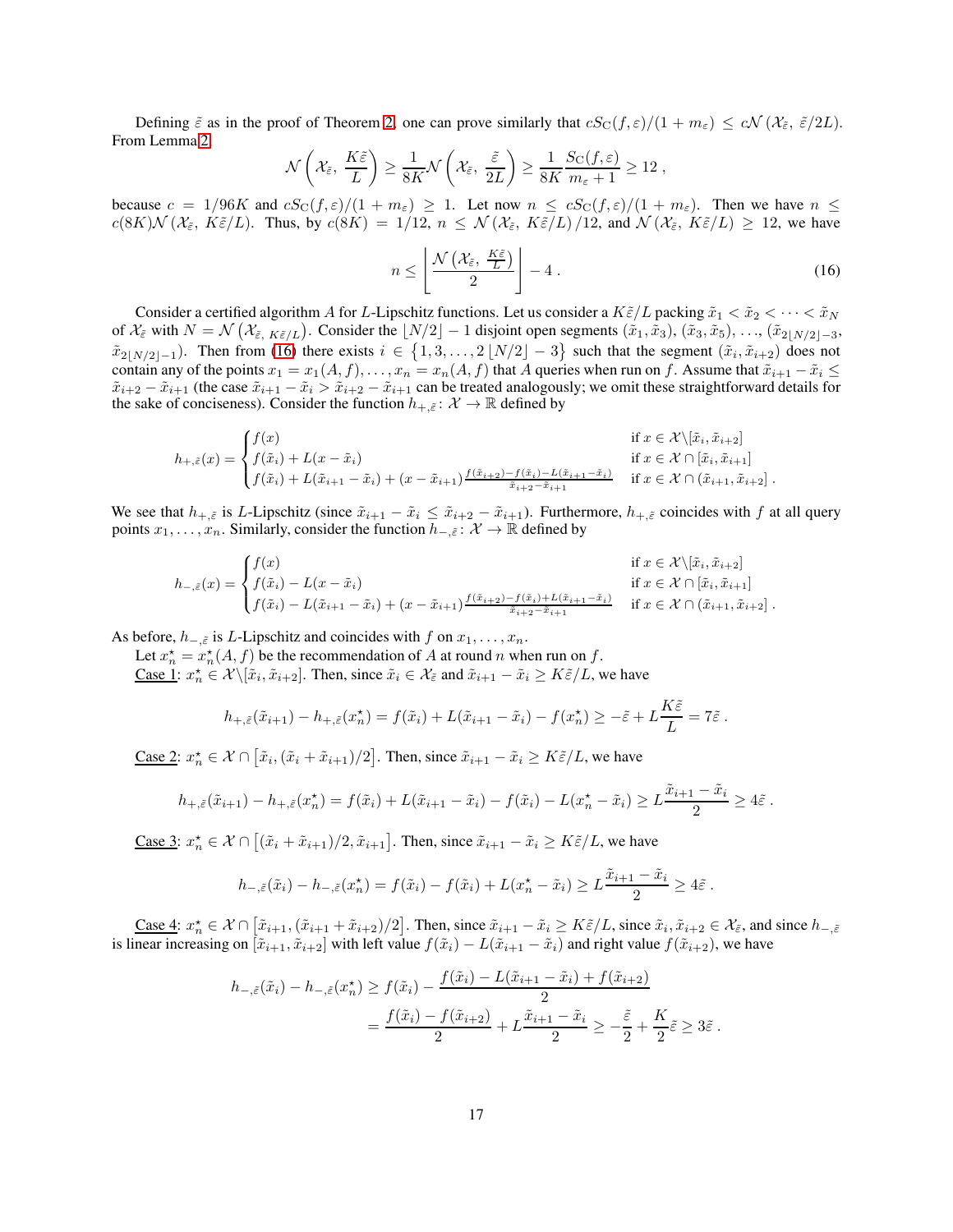Case 5:  $x_n^* \in \mathcal{X} \cap [(\tilde{x}_{i+1} + \tilde{x}_{i+2})/2, \tilde{x}_{i+2}]$ . Then, since  $\tilde{x}_{i+1} - \tilde{x}_i \geq K \tilde{\varepsilon}/L$ , since  $\tilde{x}_i, \tilde{x}_{i+2} \in \mathcal{X}_{\tilde{\varepsilon}}$  and since  $h_{+,\tilde{\varepsilon}}$ is linear decreasing on  $[\tilde{x}_{i+1}, \tilde{x}_{i+2}]$  with left value  $f(\tilde{x}_i) + L(\tilde{x}_{i+1} - \tilde{x}_i)$  and right value  $f(\tilde{x}_{i+2})$ , we have

$$
h_{+,\tilde{\varepsilon}}(\tilde{x}_{i+1}) - h_{+,\tilde{\varepsilon}}(x_n^*) \ge f(\tilde{x}_i) + L(\tilde{x}_{i+1} - \tilde{x}_i) - \frac{f(\tilde{x}_i) + L(\tilde{x}_{i+1} - \tilde{x}_i) + f(\tilde{x}_{i+2})}{2}
$$
  
= 
$$
\frac{f(\tilde{x}_i) - f(\tilde{x}_{i+2})}{2} + L \frac{\tilde{x}_{i+1} - \tilde{x}_i}{2} \ge -\frac{\tilde{\varepsilon}}{2} + \frac{K}{2} \tilde{\varepsilon} \ge 3\tilde{\varepsilon}.
$$

Putting all cases together and recalling the definition of  $err_n(A)$  in the proof of Theorem [2,](#page-7-1) we then obtain err<sub>n</sub>(A)  $\geq 3\tilde{\varepsilon} > \varepsilon$ . Being A arbitrary, this implies  $\inf_{A'} \text{err}_n(A') > \varepsilon$ . Since this has been shown for any  $n \leq cS_{\rm C}(f,\varepsilon)/(1+m_{\varepsilon})$  we thus have  $\tau > cS_{\rm C}(f,\varepsilon)/(1+m_{\varepsilon})$ .  $\Box$ 

## <span id="page-17-0"></span>E Comparison with the classical non-certified setting

For the interested reader who is not familiar with DOO, in this section, we recall and analyze the classical non-certified version of this algorithm. As mentioned in Remark [2,](#page-13-0) our analysis is slightly tighter than that of [Munos \(2011\)](#page-10-5), and serves as a better comparison for highlighting the differences between the certified and the non-certified settings (see Remark [5](#page-18-1) below).

The difference between our certified version c.DOO and the classical non-certified DOO algorithm (denoted by nc.DOO below) is that the latter does not output any certificates  $\xi_1, \xi_2, \ldots$ . In other words, nc.DOO coincides with Algorithm [1](#page-5-0) except for Lines [3](#page-5-11) and [13.](#page-5-7) In particular, it outputs the same query points  $x_1, x_2, \ldots$  and recommendations  $x_1^*, x_2^*, \ldots$  as c.DOO. The performance of this non-certified algorithm is classically measured by the non-certified sample complexity [\(6\)](#page-3-1), i.e., the smallest number of queries needed before outputting an  $\varepsilon$ -optimal recommendation.

<span id="page-17-4"></span>Proposition 5. *If Assumptions [2](#page-4-2) and [3](#page-4-3) hold, the non-certified sample complexity of the non-certified DOO algorithm* nc.DOO *satisfies, for all Lipschitz functions*  $f \in \mathcal{F}_L^5$  $f \in \mathcal{F}_L^5$  *and any accuracy*  $\varepsilon \in (0, \varepsilon_0]$ ,

$$
\zeta(\text{nc.DOO}, f, \varepsilon) \le 1 + C \sum_{k=1}^{m_{\varepsilon}} \mathcal{N}\left(\mathcal{X}_{(\varepsilon_k, \varepsilon_{k-1}]}, \frac{\varepsilon_k}{L}\right) ,
$$

 $where C = K(\mathbf{1}_{\nu/R \geq 1} + \mathbf{1}_{\nu/R < 1}(4R/\nu)^d).$ 

<span id="page-17-2"></span>*Proof.* The proof of Proposition [1](#page-5-10) (Section [B\)](#page-12-0), from the beginning to [\(10\)](#page-12-2), implies that, for any  $(h^*, i^*)$  in Line [5](#page-5-2) of Algorithm [1,](#page-5-0)

$$
f(\boldsymbol{x}_{h^\star,i^\star}) \in \mathcal{X}_{LR\delta^{h^\star}}.\tag{17}
$$

The guarantee [\(17\)](#page-17-2) is classical (e.g., [Munos 2011](#page-10-5)).

We now proceed in a direction that is slightly different from the proof of [Munos \(2011,](#page-10-5) Theorem 1). Consider the first time at which the DOO algorithm reaches Line [5](#page-5-2) with  $f(x_{h*,i^*}) \ge f(x^*) - \varepsilon$ . Then let  $I_\varepsilon$  be the number of times the DOO algorithm went through Line [5](#page-5-2) strictly before that time, and denote by  $n_{\epsilon}$  the total number of evaluations of  $f$  strictly before that same time. We have

<span id="page-17-3"></span>
$$
n_{\varepsilon} \leq 1 + K I_{\varepsilon} .
$$

Furthermore, after  $n_{\varepsilon}$  evaluations of f, we have, by definitions of the recommendation  $x_{n_{\varepsilon}}^{\star}$  and  $n_{\varepsilon}$ ,

$$
f(\boldsymbol{x}_{n_{\varepsilon}}^{\star}) = \max_{\boldsymbol{x} \in \{\boldsymbol{x}_1, ..., \boldsymbol{x}_{n_{\varepsilon}}\}} f(\boldsymbol{x}) \geq f(\boldsymbol{x}_{h^\star, i^\star}) \geq f(\boldsymbol{x}^\star) - \varepsilon.
$$

This inequality entails that the non-certified sample complexity of nc.DOO is bounded by  $n_{\varepsilon}$  and thus

$$
\zeta(\text{nc.DOO}, f, \varepsilon) \le 1 + K I_{\varepsilon}.\tag{18}
$$

We now bound  $I_{\varepsilon}$  from above, and assume without loss of generality that  $I_{\varepsilon} \geq 1$ . Consider now the sequence  $(h_1^*, i_1^*), \ldots, (h_{I_{\varepsilon}}, i_{I_{\varepsilon}}^*)$  corresponding to the first  $I_{\varepsilon}$  times the DOO algorithm nc.DOO went through Line [5.](#page-5-2) Let  $\mathcal{E}_{\varepsilon}$  be

<span id="page-17-1"></span><sup>&</sup>lt;sup>5</sup>Our proof can be easily adapted to the weaker assumption that  $f$  is only  $L$ -Lipschitz around a maximizer.